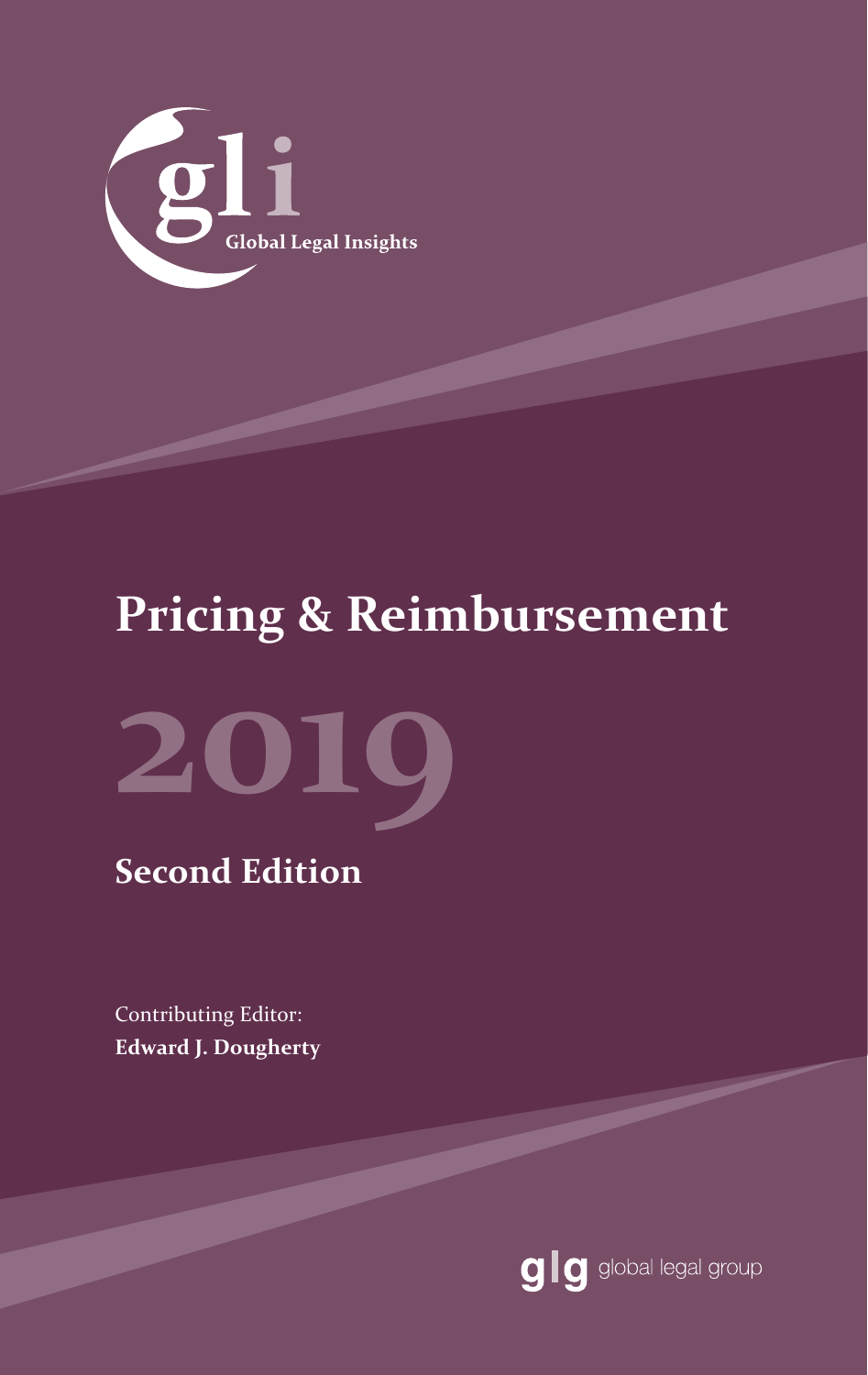#### **CONTENTS**

| Preface | Edward J. Dougherty, <i>Dentons US LLP</i> |  |
|---------|--------------------------------------------|--|
|---------|--------------------------------------------|--|

#### **Country chapters**

| Angola                | Francisca Paulouro & Pedro Fontes, VdA                               | $\mathbf{1}$ |
|-----------------------|----------------------------------------------------------------------|--------------|
| Australia             | Greg Williams, Colin Loveday & Sheena McKie, Clayton Utz             | 9            |
| <b>Belgium</b>        | Pieter Wyckmans & Julie De Keukeleire, Quinz                         | 23           |
| <b>Brazil</b>         | Rodrigo Augusto Oliveira Rocci, Dannemann, Siemsen Advogados         | 37           |
| Canada                | Sara Zborovski, Christopher A. Guerreiro & Ian Trimble,              |              |
|                       | Norton Rose Fulbright Canada LLP                                     | 50           |
| China                 | Nicolas Zhu, CMS China                                               | 57           |
| France                | Catherine Mateu, Armengaud Guerlain                                  | 65           |
| Germany               | Dr. Ulrich Reese & Carolin Kemmner, Clifford Chance LLP              | 84           |
| India                 | Archana Sahadeva & Deepshikha Malhotra, Advocates                    | 99           |
| <b>Ireland</b>        | Marie Doyle-Rossi & Maree Gallagher, Covington & Burling             | 110          |
| <b>Italy</b>          | Sonia Selletti & Mauro Putignano, Astolfi e Associati, Studio Legale | 120          |
| Japan                 | Kazuhiro Kobayashi, <i>Oh-Ebashi LPC &amp; Partners</i>              | 134          |
| Korea                 | Kyung Shik Roh & Kyungsun Kyle Choi, Kim & Chang                     | 145          |
| Mozambique            | Francisca Paulouro & Pedro Fontes, VdA                               | 151          |
| Poland                | Agata Zalewska-Gawrych & Marta Skomorowska,                          |              |
|                       | Food & Pharma Legal Wawrzyniak Zalewska Radcy Prawni sp.j.           | 159          |
| Portugal              | Francisca Paulouro & Pedro Fontes, VdA                               | 165          |
| Spain                 | Jordi Faus, Faus & Moliner                                           | 177          |
| Sweden                | Odd Swarting & Camilla Appelgren,                                    |              |
|                       | Calissendorff Swarting Advokatbyrå KB                                | 192          |
| Switzerland           | Oliver Künzler, Carlo Conti & Martina Braun, Wenger Plattner         | 203          |
| <b>Ukraine</b>        | Nina Moshynska & Olga Kovalenko, Gorodissky & Partners Ukraine       | 211          |
| <b>United Kingdom</b> | Grant Castle, Brian Kelly & Raj Gathani, Covington & Burling LLP     | 215          |
| USA                   | Edward J. Dougherty, <i>Dentons US LLP</i>                           | 227          |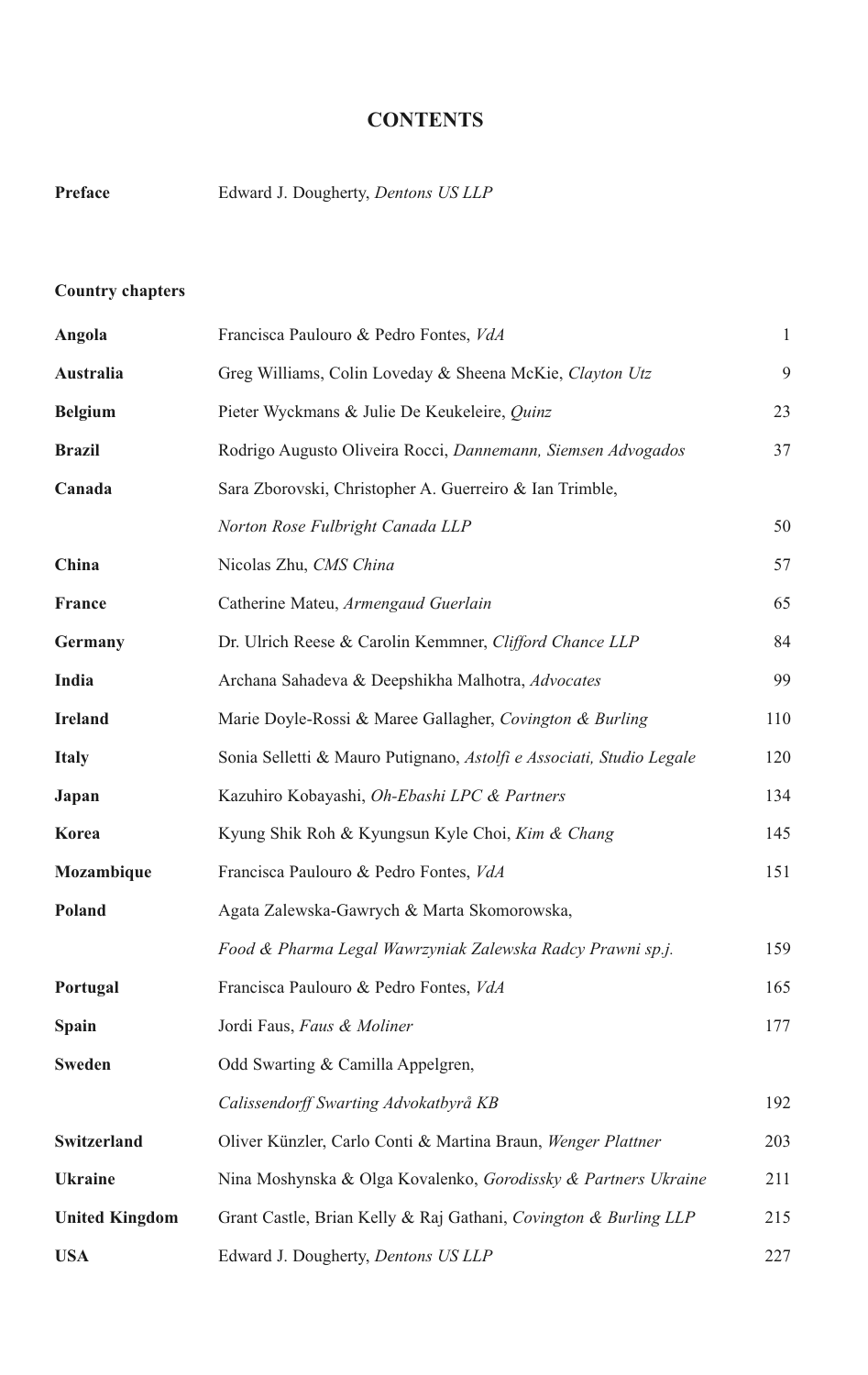# France

#### Catherine Mateu Armengaud Guerlain

#### **Abstract**

The French health system is often considered one of the best and is envied by the whole world. It is characterised by a financing model based mainly on activity-based pricing that favours the amount of care produced, which varies greatly according to the care sectors.

Deloitte's health barometer shows a very strong attachment of the French to their health system. Indeed, 81% of French people say they are satisfied with the quality of care; 80% with the safety of care; and 75% with the competence of healthcare staff. However, most rural residents remain dissatisfied with the issue of geographical proximity (54% dissatisfied compared to only 28% in the Paris area). The study shows that the French are worried about the so-called "medical desert".

The French healthcare system is known worldwide as a solidarity-based system that is very comprehensive and protective for its users. One result, however, is relatively high expenditure that is becoming harder for the government to sustain.

French policy is to ensure the highest reimbursements for drugs and treatments that are determined to be the most necessary. Developments in medical research as well as policy changes can influence prices too, but reimbursements cover only those products that have received regulatory approval.

#### **Market introduction/overview**

The French population has a high life expectancy of 82.4 years. It is therefore above average for all OECD countries, which is 82.4 years of life expectancy. France has the 6th-highest life expectancy, with Japan (83.9 years) remaining in the lead.

The French healthcare system, called Social Security, is internationally known as an efficient and generous system. While it was ranked as best among its 191 members by the WHO, according to a study published by the British medical journal *The Lancet* in April 2017, France's system was ranked 15th among 195 countries and territories in terms of quality and accessibility.

The healthcare system incorporates a variety of organisations, institutions and resources in order to fulfil four main functions: providing services; supplying resources; ensuring funding; and administrative management.

In France, there are five types of healthcare workers:

- Professional service providers, which include:
	- Health establishments: public hospitals and private clinics.
	- Mobile professionals and auxiliaries: doctors, pharmacists, midwives, nurses and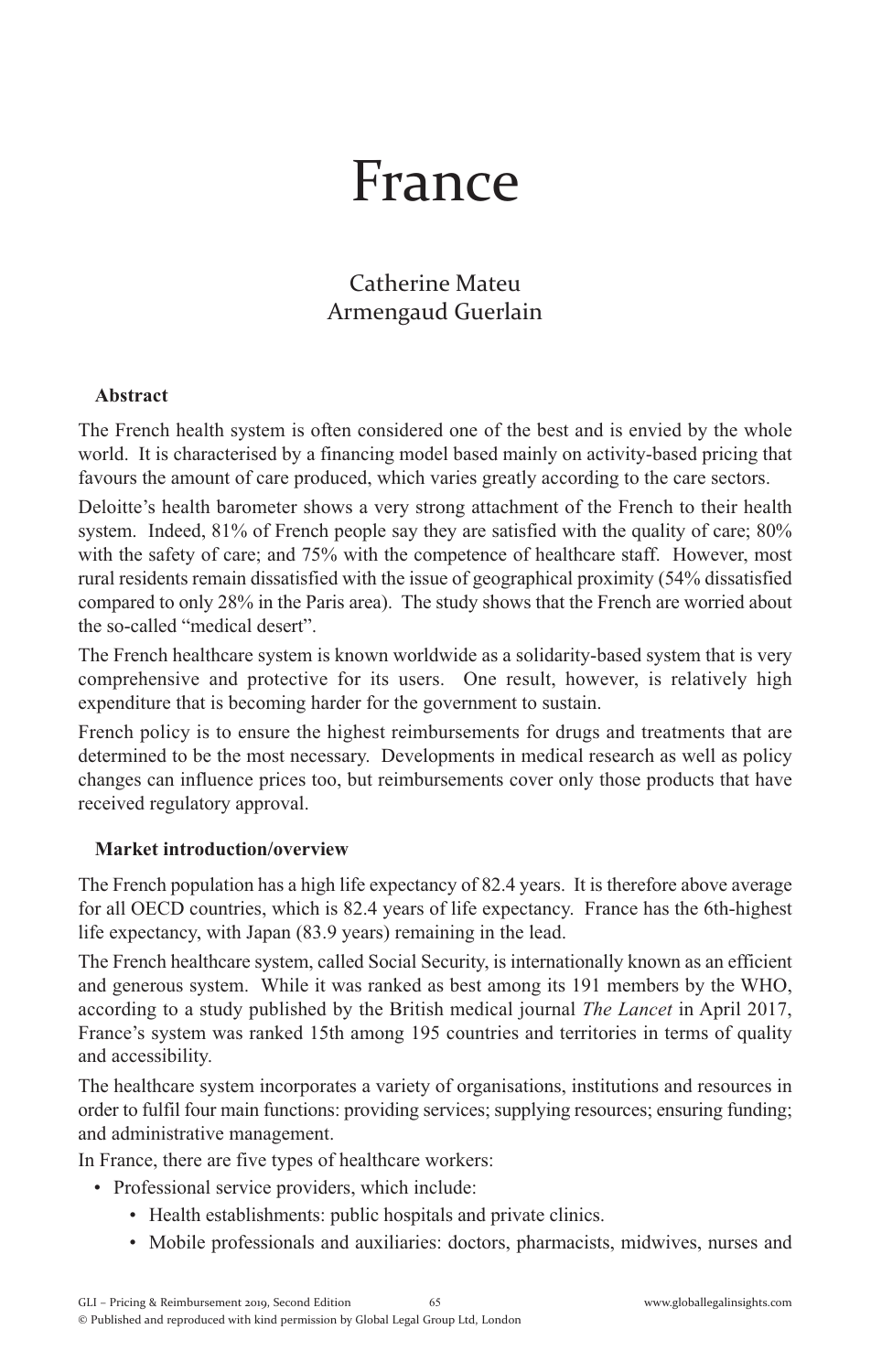physiotherapists.

- Emergency medicine.
- Social welfare services and associations.
- Ambulatory surgery.
- Telemedicine.
- Home hospitalisation and treatments.
- Nursing home services.
- Specialised establishments for accommodating patients with specific needs, such as neurovascular units or centres for obese patients.
- Producers of goods and services (pharmaceutical industry).
- Public health institutions: the French healthcare system is overseen by the Minister of Health and the Minister of Social Affairs.
	- At the *national* level, the central government is in charge of implementing public health and safety policies. It oversees all health institutions, setting prices for products and treatments while maintaining funding for health institutions. For example, the National Institute of Health Monitoring and Public Health Council belongs to the public health institutions.
	- At the *regional* level, regional health agencies adapt national policies to a community's needs and constraints. They ensure the coordination between prevention, care and support as well as consistent resource management in order to ensure equal access to healthcare.
	- At the *local* level are the institutions and professionals who are in closest contact with patients and other people in the system. They are supervised by the regional health agencies.
- Providers of compulsory or supplementary health insurance plans.
- Recipients of healthcare (patients).

#### Access to care

In France, there are different types of health insurance depending on the professional situation:

- The general system covers more than four people out of five in France. It funds 78% of health expenses and includes employees in the private sector and, since January 1, 2018, the self-employed workers (Article L. 311-2 of the Social Security Code). It is managed by the Sickness Insurance Primary Fund (SIPF).
- The agricultural system concerns farm and ranching workers.
- A series of smaller public systems set up to address the needs of specific professions, such as railway workers, notary clerks and employees, and public servants.

The social security is available to employees, students, professional interns, beneficiaries of a minimum revenue allowance, pensioners or the unemployed receiving jobless benefits.

Some family members of insured people may also benefit from the same rights including a spouse or any children under 16 years old (or until 20 years old if they are students). They must register separately for Social Security and obtain their National Health Service card which proves their affiliation.

The SIPF general fund partially refunds most healthcare costs, but in order to receive full compensation for outlays, users often must adhere to supplementary healthcare coverage, known in France as "*mutuelles*".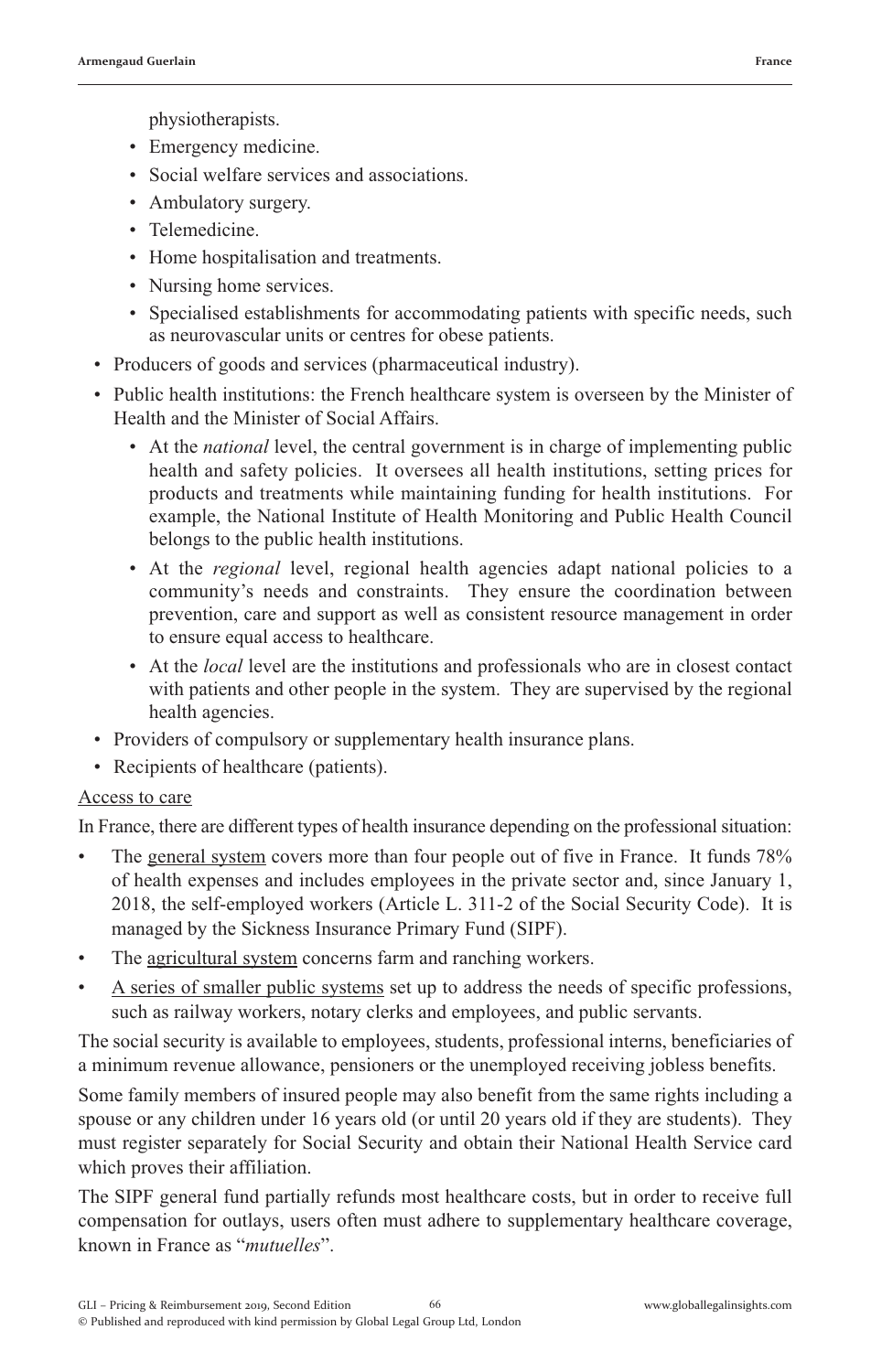Since January 2016, the French Universal Disease Protection programme allows any person resident in France on a continuous and legal basis to be able to benefit from medical fees reimbursement. The procedures are accordingly simplified.

Moreover, this protection ensures that unemployed people, or individuals whose personal situation has changed, can keep their same health insurance coverage.

Incidence and prevalence of disease

The National Institute of Statistics and Economic Studies (INSEE) published in 2018 the following data about prevalence of diseases as follows:

| <b>Disease</b>                               | Prevalence rate per 100,000<br>persons as of 31 December 2015 |
|----------------------------------------------|---------------------------------------------------------------|
| Type 1 and 2 diabetes                        | 4063                                                          |
| Malignant tumour                             | 3330                                                          |
| Long term psychiatric conditions             | 2111                                                          |
| Coronary artery disease                      | 1851                                                          |
| Heart disease                                | 1645                                                          |
| Severe arterial hypertension                 | 1176                                                          |
| Chronic arteriopathy with ischemic<br>events | 866                                                           |
| Disabling stroke                             | 662                                                           |
| Chronic and serious respiratory failure      | 641                                                           |
| Alzheimer's disease and other<br>dementia    | 542                                                           |

Important issues discussed in national press

#### *Social security gap*

The national press often reports the problem of financing social security, known as the "social security gap". A report submitted to the Minister of Solidarity and Health, Agnès Buzyn, specifies reform of the financing of the health system. Indeed, the continuous increase in the number of patients with chronic diseases requires an evolution of management methods to better meet the need for long-term follow-up and coordination of their management. The report states that combined payment methods, on the other hand, can provide a more appropriate response to the diversity of patients' needs and promote the necessary transformations of the health system.

The social security deficit, which fell to  $61.2$  billion last year, is expected to "widen" again to at least  $\epsilon$ 1.7 billion in 2019, according to a summary by the Audit Committee.

This could even increase to  $64.4$  billion if the State does not compensate the Social Security for the emergency measures adopted at the end of 2018. Anticipating the return of Social Security to balance, the State exceptionally required Social Security to bear €2.4 billion of uncompensated expenses by: desocialisation of overtime (at a cost of  $\epsilon$ 1.2 billion); social lump sum for companies (€600 million); smoothing of thresholds for the Generalised Social Contribution (CSG) for pensioners (€300 million); and reduction of VAT from the State to the Social Security system (€300 million).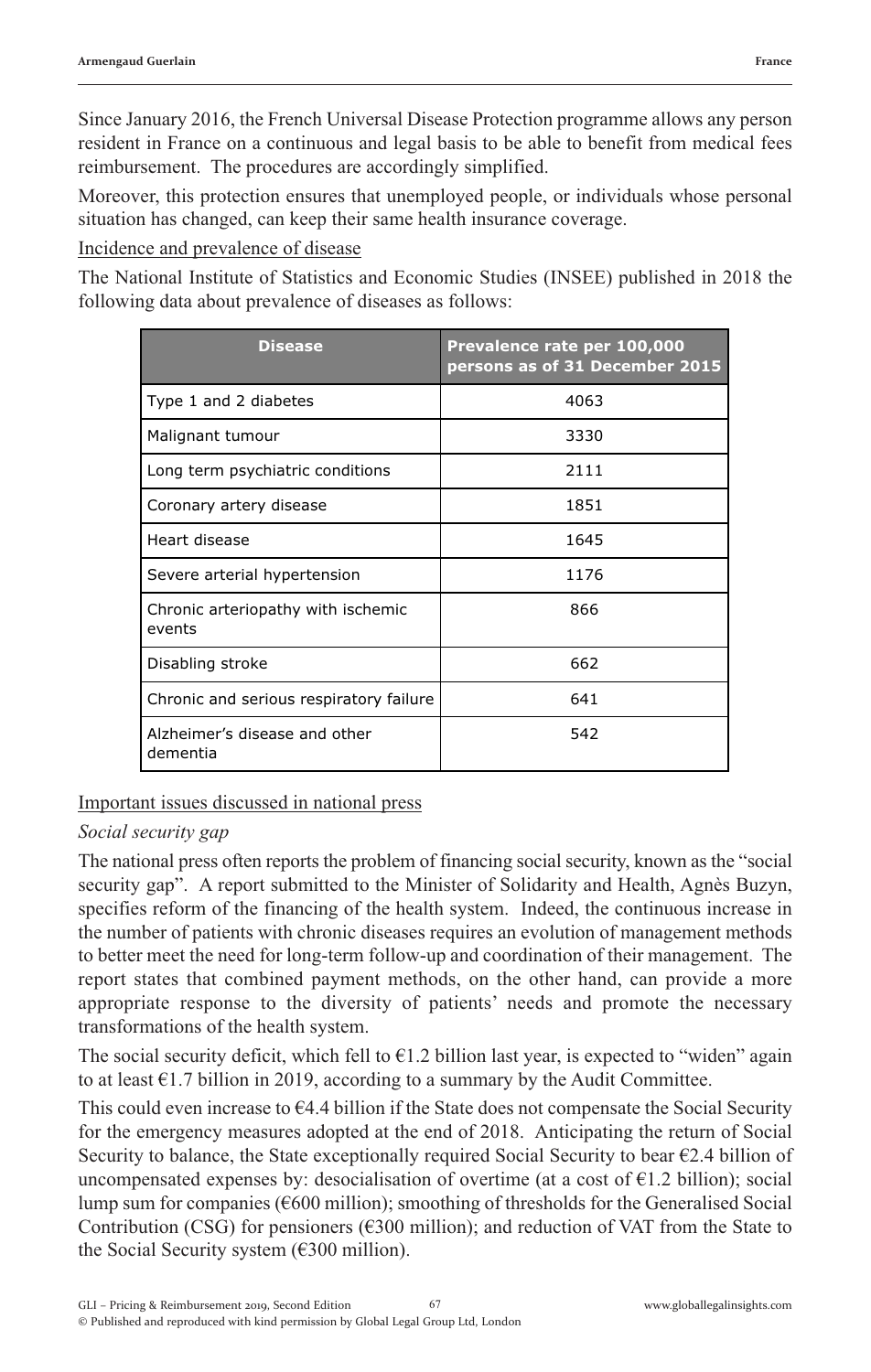#### *Medical desert*

Regarding access to care, the national press often speaks of "medical deserts", which are territories where the medical supply is insufficient to meet the needs of the population. A report issued in October 2018 by the national delegates on access to care recommends to:

- encourage outpatient internships and support installation projects;
- develop the coordinated exercise;
- deploy telemedicine;
- support new modes of practice;
- promote inter-professional delegations and cooperation; and
- simplify liberal practice and free up medical time.

#### *Euthanasia*

France retains the ban on euthanasia, but the issue continues to generate debate, including within the medical profession.

#### **Pharmaceutical pricing and reimbursement**

#### Regulatory classification

Pharmaceutical products – more commonly known as medicines or drugs – are a fundamental component of both modern and traditional medicine. According to article L.5111-1 of the Public Health Code, "*a drug is any substance or composition presented as having curative or preventive properties against human or animal diseases, as well as any substance or composition that may be used or administered to humans or animals, with a view to establishing a medical diagnosis or restoring, correcting or modifying their physiological functions by exercising a pharmacological, immunological or metabolic action.*

*"In particular, dietetic products are considered to be medicinal products if their composition contains chemical or biological substances that are not themselves food, but whose presence confers on these products either special properties sought in dietetic therapy or test meal properties.*

*"Products used for disinfecting premises and for dental prostheses are not considered to be medicinal products.*

*"Where, having regard to all its characteristics, a product is likely to satisfy both the definition of a medicinal product provided for in the first subparagraph and that of other categories of products governed by Community or national law, it shall, in case of doubt, be considered a medicinal product*".

#### Different types of pharmaceutical products

In France, some pharmaceutical products require a medical prescription while others can be bought without medical prescription depending on the composition of the medicine or its use.

There are three types of pharmaceutical products:

- those requiring a medical prescription;
- those which do not require medical prescription; and
- more specialised treatments, including those reserved for hospital use or that can only be prescribed by a hospital, or that need a specific doctor's prescription or require more detailed monitoring during their use.

Article L. 5121-1 of the Public Health Code distinguishes drugs according to their preparation such as, for instance: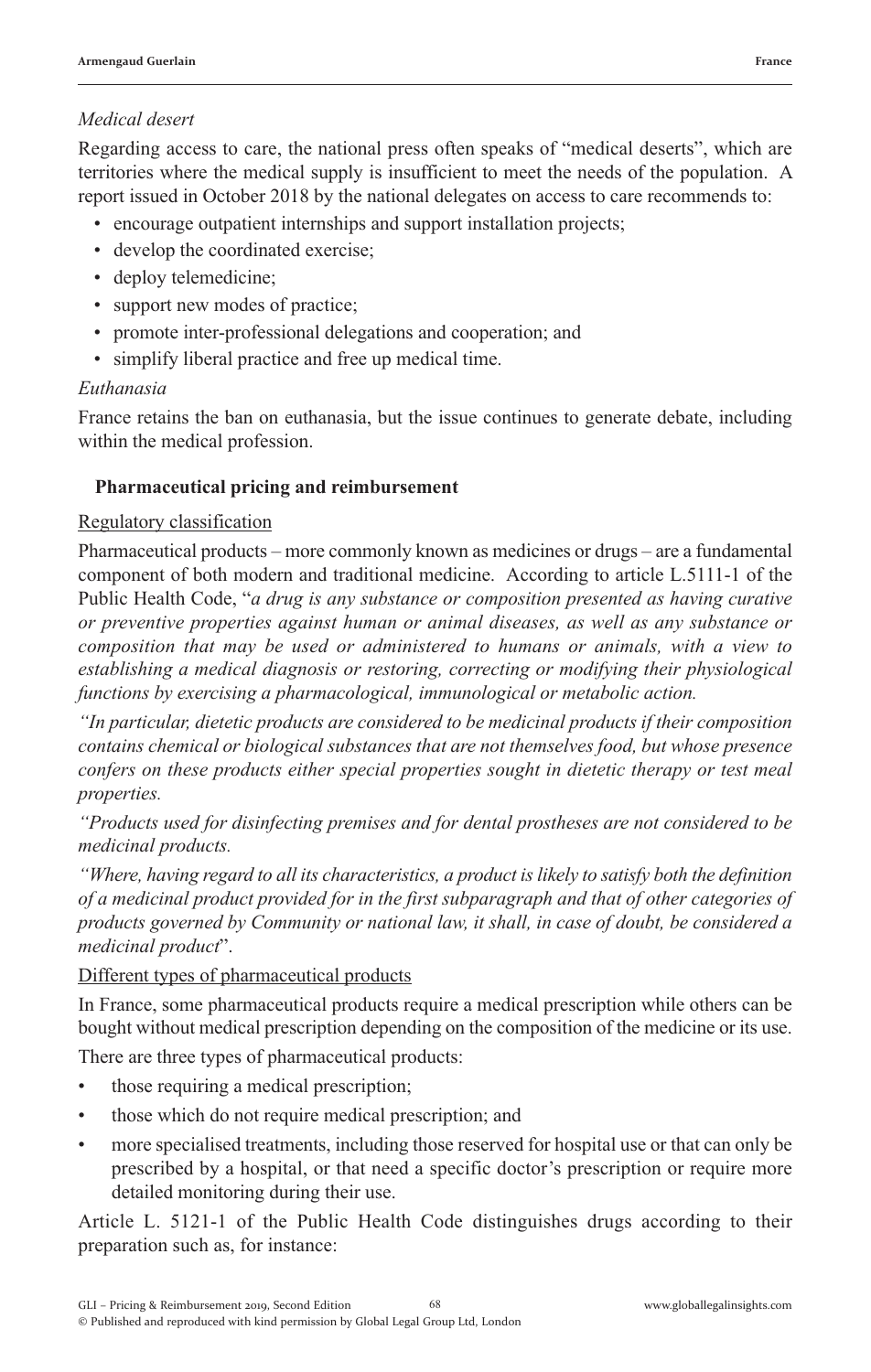- *Bulk compounding:* drugs prepared for a particular patient due to the lack of available pharmaceutical products.
- *Hospital preparation:* drugs prepared according to pharmacopoeia instructions and in compliance with proper practices mentioned in the Article L. 5121-5 of the Public Health Code due to the lack of available or adapted pharmaceutical products.
- *Compounded medication:* drugs prepared in a pharmacy that are registered to the pharmacopoeia or on a national form and aimed to be directly dispensed to patients by the pharmacy.
- *Generic drug:* prepared with the same molecule of the reference medicinal products and with the same composition of active substances, the same pharmaceutical form and efficacy as the model of reference.
- *Biologic drugs:* the active substance of which is produced from a biological source and the quality of which requires a combination of physical, biological and chemical tests.
- *Biosimilar drugs:* biological drugs that have the same composition of active substances and pharmaceutical form as a reference biological medicine, which cannot be considered as generic drugs due to differences linked to the raw material or production process.

#### *Refundable pharmaceutical products*

In order to be eligible for reimbursement by Social Security, drugs must be covered by Chapter 3 of the Security Code.

Moreover, drugs have to be prescribed by a healthcare professional within the limits of prescription rights and must have a therapeutic use.

Currently, it is likely that homeopathic drugs may become non-refundable.

#### Process for getting a new drug approved

Before any drug is marketed in France, it is necessary to go through the marketing authorisation procedure as defined by article L.5121-8 of the Public Health Code and the following.

The marketing authorisation is subject to three main criteria: quality, safety, and efficacy according to article L. 5121-9 of the Public Health Code. It must be verified that: the actual qualitative and quantitative composition corresponds to that declared by the manufacturer; the medicinal product is not harmful under normal conditions of use; and the therapeutic effect announced is not lacking or is sufficiently justified by the applicant.

Marketing authorisations are issued by the Director of the ANSM (*Agence Nationale de Sécurité du Médicament et des Produits de Santé*) or his European equivalent, the Director of the European Medicines Agency (EMEA). They are then published in the Official Journal.

For new medicinal products intended to be marketed in more than one country, market access has been Community-based in the European Union since 1st January 1998, either through the centralised procedure defined in Regulation No 2309/93/EEC as amended by Regulation No 726/2004/EEC, or through the mutual recognition procedure provided for in Directive 2001/83/EC as amended by Directive 2004/27/EC and, since October 2005, through the decentralised procedure provided for in Directive 2004/27/EC.

The national procedure is increasingly being used less and less: it only applies to requests for the marketing of medicinal products limited to the national territory, which represents a limited number of medicinal products. It also continues to apply for the maintenance of marketing authorisations historically issued at national level.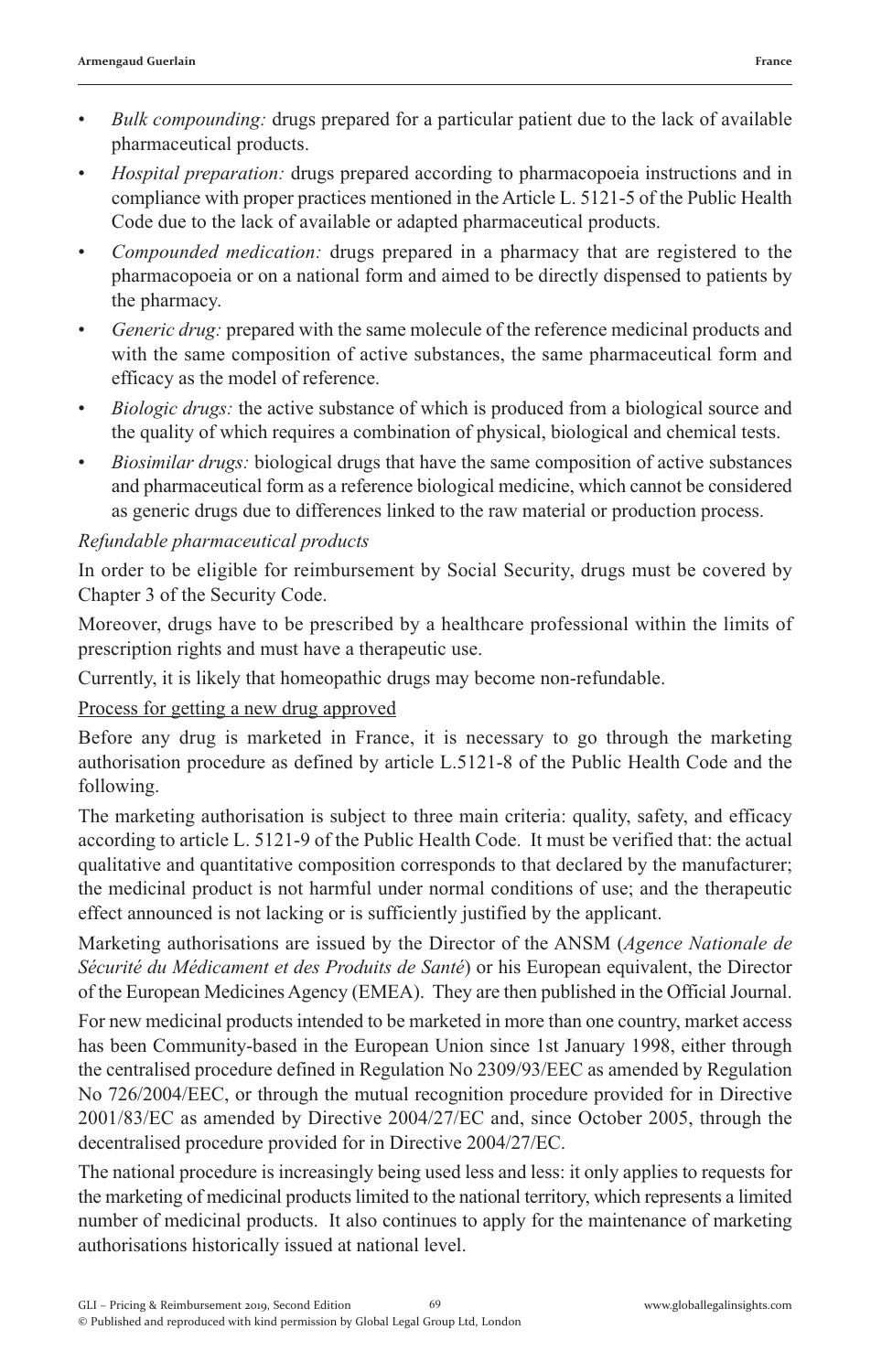In Europe, in the centralised procedure, the time limit for obtaining a marketing authorisation is 210 days, and may be shorter in the case of accelerated approval. In France, in the case of national procedures or national phases of decentralised or mutual recognition procedures, the time limits are also defined by the regulations. However, there are regular delays in these procedures. At the end of the mutual recognition procedure, the marketing authorisation shall be issued at national level within 30 days.

#### Who is/are the payers?

In France, the financing of the medical expense reimbursement system is organised into two main levels: compulsory and supplementary schemes.

Basic compulsory health insurance schemes are characterised by compulsory membership and contributions and are therefore based on broad solidarity, based on income-based contributions, and access to care defined according to need.

Supplementary schemes (mutual insurance companies, insurance companies, provident institutions) are based on a solidarity restricted to the members' field and offer variable coverage, defined by the type of contract subscribed. They cover the part of health care expenditure that is not covered by the compulsory basic scheme.

Some expenses are covered by the State. These include expenditure on prevention, medical and pharmaceutical research, and training of health professionals, universal complementary health insurance (CMU-C), and grants for military hospitals, emergency care, as well as benefits paid to beneficiaries of State Medical Assistance (AME).

Finally, a portion of the expenses may remain the responsibility of the care recipients.

Prescribed drugs are covered entirely or partially by the health insurance system. In general, a patient purchases the drugs and is later refunded though the spread of healthcare cards equipped with electronic chips, and internet-connected card readers, meaning the refunds can often be applied automatically at the time of purchase.

People who have signed up for supplementary health insurance policies often have the full cost of their treatments reimbursed, based on the terms of their contract.

#### *Health insurance*

At a departmental level, a health insurance policy is applied by 101 Primary Health Insurance Funds, one common Social Security Fund and five Social Security Funds. These Funds are private law bodies with a public service mission, and manage interactions and contacts with patients.

#### How is social security funded?

Resources which fund the social protection are:

- Social contributions: Charges collected directly based on salary and which must be paid by both employees and employers.
- The Generalised Social Contribution (CSG): a tax collected on all incomes.
- A series of other taxes dedicated to funding Social Security, including a flat-fee social tax, the social solidarity contribution required by companies, and a value-added tax on tobacco products.
- Other sources of funding from the State, different social security systems or other social security bodies.

#### *Complementary health coverage*

Any person can subscribe to complementary coverage plans in addition to Social Security,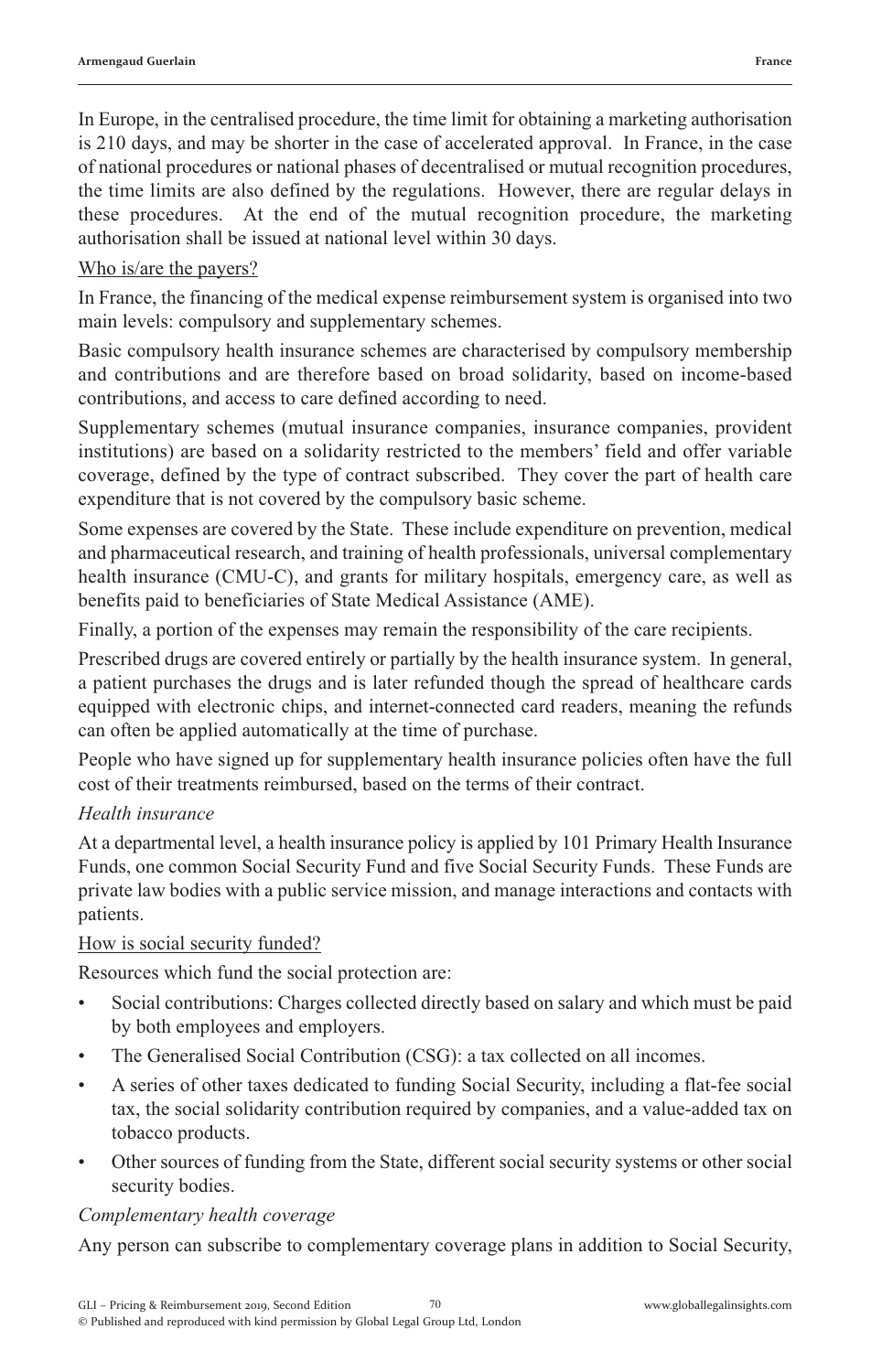which may also benefit family members. Many people do so because in general, the system does not fully refund doctor visits, drug prices or other treatments.

Such complementary plans, or *Mutuelles*, are financed by member contributions and organised as a non-profit-providing solidarity and assistance for its clients (article L. 111-1 of the Mutual Societies Code).

Individual contributions to a *Mutuelle* depend on a variety of personal circumstances (age, status of employee or unemployed person, place of residence, income, and the desired level of protection).

#### *Pharmaceutical products eligible / ineligible for reimbursement*

To be covered by the Health Insurance, a drug must be included in the list of pharmaceutical specialities reimbursable to social security contributors (positive list), published in the Official Journal, which specifies the only reimbursable therapeutic indications. The mission of examining drugs is the responsibility of the Transparency Commission integrated into the HAS (*Haute Autorité de Santé*). Its missions are to evaluate medicinal products that have obtained their marketing authorisation, when the laboratory that operates them wishes to obtain their inclusion on the list of reimbursable medicinal products and to give an opinion on the coverage of medicinal products by the Social Security and/or for their use in hospital, by assessing their "medical service rendered". Drugs with medical service rendered insufficient compared to other available drugs or therapies are not included in the list of reimbursable specialties.

The drug is scheduled for reimbursement for five years, but the Transparency Commission may, at any time, reassess the medical service provided if changes occur in therapeutic strategies. The scope of reimbursable therapeutic indications is based on the therapeutic strategy recommended by the Transparency Commission that, in certain cases, may lead to a restriction with regard to the marketing authorisation.

What is the process for securing reimbursement for a new pharmaceutical product?

To enable the reimbursement of a pharmaceutical product, companies have to obtain a product marketing authorisation.

#### *Marketing authorisation*

The marketing authorisation is issued by either:

- The European Commission, after receiving an opinion from the European Medicines Agency (EMA). The pharmaceutical laboratory chooses the rapporteur State or the referent State within the EU for submitting its product to the EMA, which has authority across the European Union. These procedures are used when the product is intended for several Member States of the European Union.
- The Director General of National Agency for Security of Medicinal product who scrutinises the product according to scientific criteria of quality, safety and efficiency. The new product must have a risk-benefit balance at least equal to products already on the market. It can submit a favourable or unfavourable opinion or a request for some additional information.

The product marketing authorisation must be accompanied by a summary of the product characteristics, as well as its labelling and packaging, and the accompanying information notice.

This authorisation can be changed or removed. Another option is to file for a temporary authorisation of use.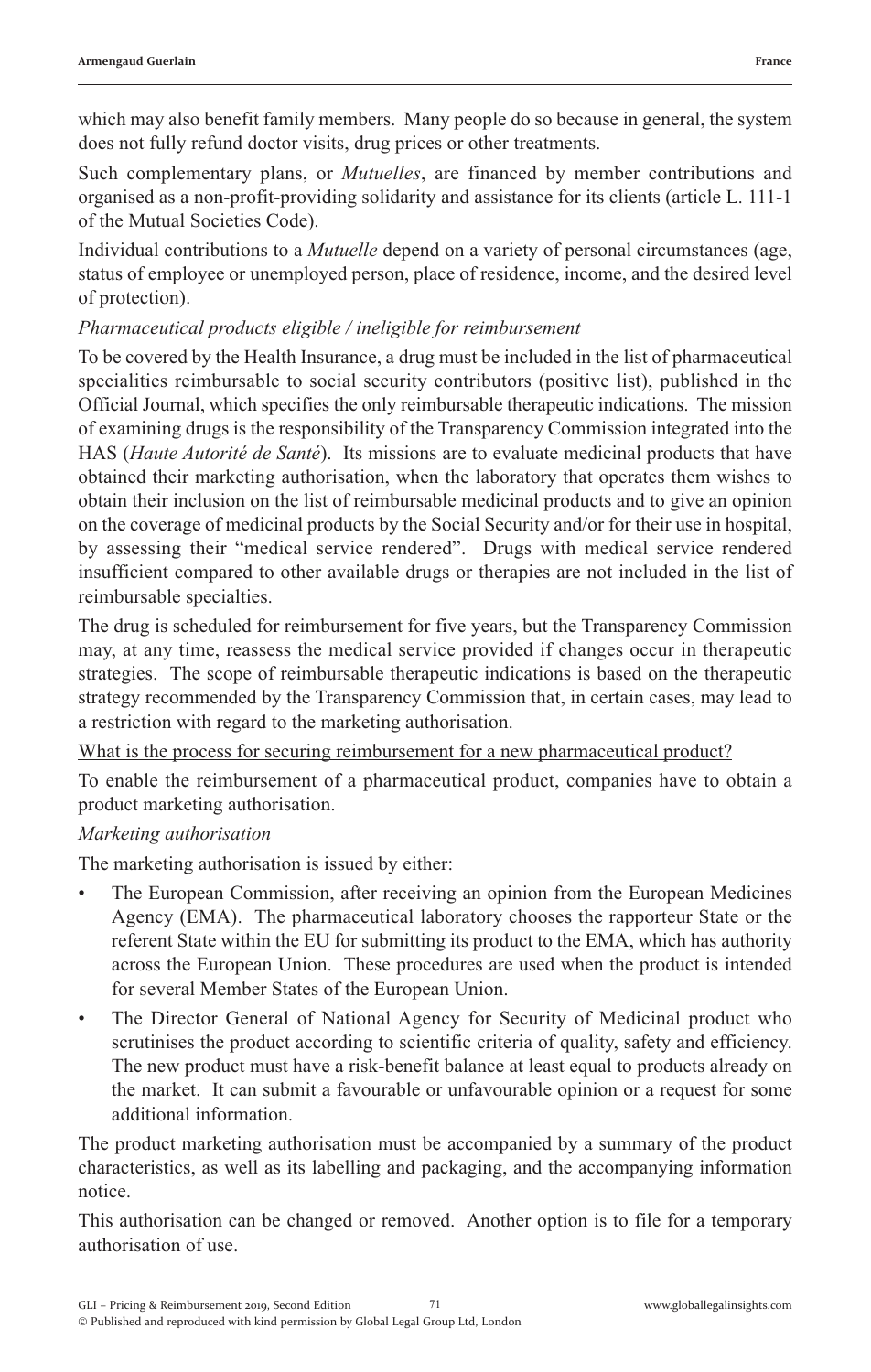Primarily, the authorisation is requested by laboratories and granted to drugs whose security and efficiency are strongly presumed by the results of therapeutic tests. The authorisation request has to be filed or to be subject to a commitment to be filed within a specific period.

Secondly, the nominative authorisation is requested by the doctor to the benefit of a specific patient, who may not participate in biomedical research. The expected efficiency and safety should be based on current scientific knowledge.

These authorisations are granted for a limited period not exceeding one year, although they can be renewed.

#### *Inscription on the List of Reimbursable Drugs (article L. 162-17 of the Social Security Code)*

A pharmaceutical laboratory is free to set prices for the treatments it offers. However, for a drug to be eligible for Social Security reimbursement, a request must be submitted to the High Health Authority (HHA). The request is reviewed by the HHA's Commission on Transparency, which assesses the medical service provided (e.g. a drug must be sufficiently beneficial) and the improvement of the medical benefit – that is, the drug must make a major contribution compared with similar products (article R. 163-5 I 2° of the Social Security Code).

The Commission on Transparency's opinion is transmitted to the economic committee of a health product and the national union of medical insurance funds.

Article R. 163-5 of the Social Security Code provides that some drugs cannot be entered on list of reimbursable drugs:

- drugs that have forms, dosing and presentation not justified by a therapeutic use;
- drugs that do not improve medical service according to the Commission on Transparency or do not generate savings in the drugs' treatment;
- drugs that might generate an increase in consumption or unjustified expenditures;
- drugs whose price is not justified; and/or
- drugs that do not mention on their packaging, labelling, leaflet or advertisement a therapeutic use.

Both France's health minister and the Social Security minister adopt the final decision on reimbursement of the drugs.

Decisions regarding the inscription of the drugs on the list of reimbursable treatments are notified to a company within 180 days from the receipt of the request, as required by article R. 163-9 of the Social Security Code. The decisions are also published in France's official government bulletin (*Journal Officiel*).

The inscription is valid for five years and may be renewed (articles R. 163-2 and R. 163-10 of the Social Security Code).

Article R. 163-14 of the Social Security Code provides that refusal decisions are notified to the company with the grounds of refusal, legal remedies and periods.

#### *Drugs that are no longer reimbursable*

This decision belongs to the Health minister on the recommendation of the High Health Authority. The arrival of new drugs on the market which are less expensive and more efficient, for example, could justify a decision to withdraw some drugs from the list.

#### *Who influences decisions?*

According to article R. 163-16 of the Social Security Code, the opinions of the Transparency Commission are subject to a dual requirement of motivation and publicity. Where the notice relates to the listing, amendment of listing conditions or renewal of the listing of a drug on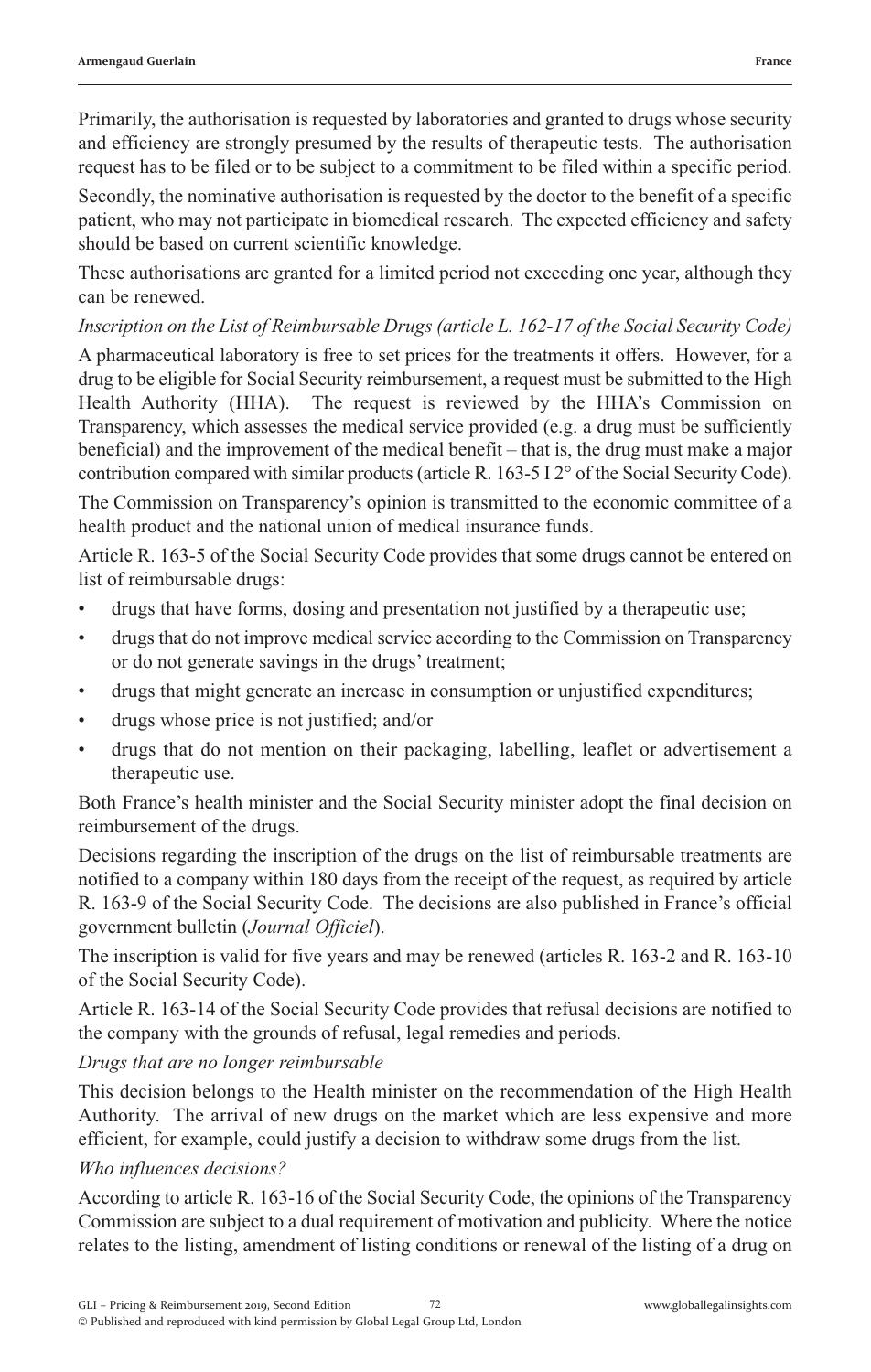the list of reimbursable specialties or on the list of drugs approved for community use, the notice is immediately communicated to the company producing the drug.

The company may, within 10 days of receipt of this opinion, request to be heard by the commission or send its written comments to it. The committee may modify its opinion in the light of the comments submitted.

In the event of a request for a hearing, the committee shall hold the date of the hearing, which shall be fixed by the committee, within a maximum period of 45 days following receipt of the company's request. Upon a reasoned request from the Minister of Health or Social Security to the Commission, this period may be reduced to one month.

#### *Process to appeal a decision*

The Court of Justice of the European Union has ruled that any decision not to include a medicinal product on the list of reimbursable specialities shall include a statement of reasons based on objective and verifiable criteria, including, if necessary, the opinions or recommendations of the experts on which the decisions are based. In addition, the applicant shall be informed of the means of appeal available to him under the legislation in force, and of the time limits within which such appeals may be lodged. When setting up their procedures for admission to reimbursement of medicinal products, Member States are required to comply with the requirements of Directive 89/105 of December 21, 1988, in particular to provide for the possibility of bringing legal and not only administrative proceedings against decisions refusing to include them on the positive list of reimbursable medicinal products (ECJ, November 27, 2001, Case C-424/99, *Commission v Austria*, ECR I, p. 9285).

In the event of refusal to include a drug on the list of reimbursable drugs, it is possible to bring an appeal for exceeding powers before the administrative judge. In one such case, a laboratory exercised this remedy following the refusal to include *Palexia LP* on the list of reimbursable specialties (French Council of State, 1st Chamber, December 26, 2018).

How is the reimbursement amount set? What methodology is used?

Article L. 162-16-4 of the Social Security Code provides that the Economic Committee for Medicinal Products sets the price based on the results of: economic and medical evaluations; the prices of other drugs with same therapeutic effect; expected volume sales; and foreseeable and actual conditions of use of the drugs, with the undertaking that operates the drug.

The French national union of medical insurance (*Union nationale des caisses d'assurance maladie*) is composed of representatives of the general system, the agricultural system and social security for self-employed persons. It sets the support rate of healthcare as well as the reimbursement rate of drugs. The medical service provided (MSP) takes into account the severity of the concerned disease, the efficiency of undesirable effects, the therapeutic strategy and the preventive, curative or symptomatic character of the drugs treatment.

There are several levels of medical service provided (major, moderate or low) that affect the reimbursement rate of the drugs. They are classified by the French Government as follows:

| <b>Categories of drugs</b>                                        | <b>Reimbursement rate</b> |
|-------------------------------------------------------------------|---------------------------|
| Irreplaceable drugs for serious and 100%<br>debilitating diseases |                           |
| Drugs with a major or significant MSP 65%<br>and Bulk Compounding |                           |
| Drugs with moderate MSP                                           | 30%                       |
| Drugs with low MSP                                                | 15%                       |

Drugs for which the MSP is insufficient do not get included on the list.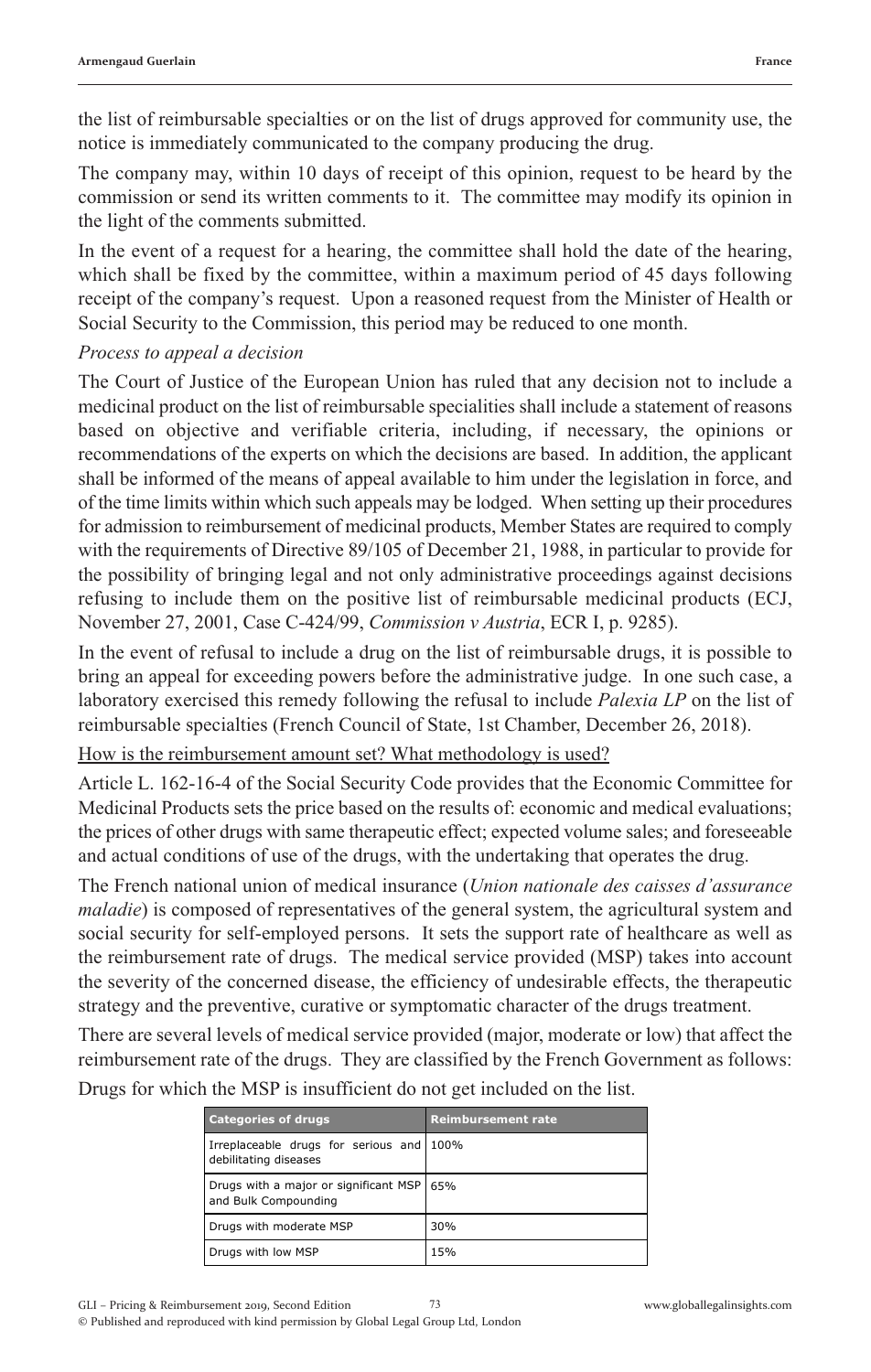The reimbursement rate applies to the basis of the sale price or a "flat rate of responsibility" that is a reference rate for the reimbursement of some drugs. The "flat rate of responsibility" aims to cover equivalent products in terms of efficiency (generic drugs) on the basis of a single tariff. This tariff is calculated from the price of the cheapest generic drugs.

A franchise of  $\epsilon$ 0.50 is levied on reimbursable drugs by the health insurance. The amount of the health franchise is capped to  $\epsilon$ 50 per person each year.

The Health Insurance (Social Security) reimburses part or all of the medicines purchased in pharmacies. This depends on the drug concerned, as well as the conditions of prescription and delivery. The reimbursement rate depends on the medical service provided for the drug.

Since January 2019, 65% of nicotine substitutes have been reimbursed on medical prescription. To be reimbursed they must appear on the list of nicotine substitutes reimbursed.

How are drug prices set? What is the relationship between pricing and reimbursement?

#### *Fixing the price*

Two types of drugs may be distinguished:

- Drugs sold directly to the health establishment: the price is negotiated directly by health establishments.
- Drugs sold by pharmacies or by hospitals: the sale price to the public is set by convention between the pharmaceutical company and the Economic Committee for Medicinal Products. If no agreement can be reached, the committee sets the price itself. If the Health and Social Security ministers oppose it, they set the price, within 15 days after the committee's decision (article L. 162-16-4 of the Social Security Code).

#### *Criteria for fixing the price*

As previously mentioned, in setting the price the Committee takes into account: the improvement provided by the drug; the results of economic and medical evaluations; the price of drugs with the same therapeutic effect; sales volumes; and the foreseeable and actual conditions of use of the drugs.

The criteria of the improvement of the medical service provided correspond to: the added value of the new drug over and above existing drugs; and the efficiency and the tolerance levels for patients. There are five levels of the improvement of the medical service provided which are: major, important, moderate, low and insufficient.

The Economic Committee for Medicinal Products implements the directions received by the competent ministers. These directions are intended to ensure, in particular, respect of the government's goals for national health insurance expenditures (article L. 162-17-3 of the Social Security Code).

#### *The detailed price of drugs*

The public price of the drugs is composed of the pre-tax manufacturer's price, margins (wholesaler's margin, official margin and dispensation fees) and the value-added tax.

It comprises the payment of wholesalers, notably through margin and discounts. The ministerial order dated December 26, 2011 created a unique payment of the wholesalers equal to 6.68% of the pre-tax manufacturer's price. This coefficient only concerns the part of the price ranging from  $\epsilon$ 0 to  $\epsilon$ 450. Beyond this amount, the coefficient is equal to 0.

For the retail pharmacist's margin, several coefficients are applied according to the different tranches of the product's pre-tax manufacturing price (ministerial order dated December 12, 2017):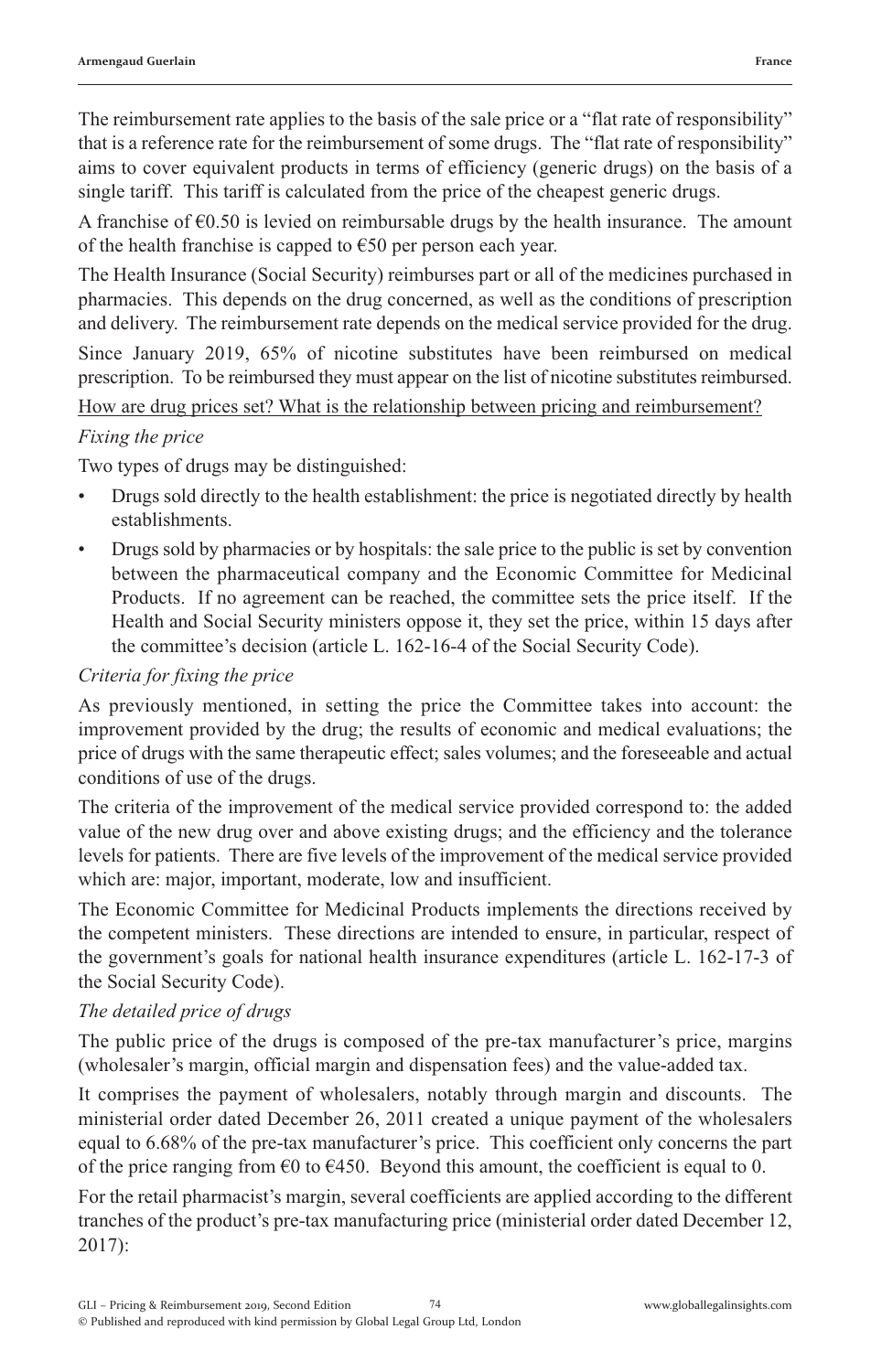| Part of the pre-tax manufacturer<br>price between | <b>Pre-tax coefficient from 2018</b> |
|---------------------------------------------------|--------------------------------------|
| €0 and €1.91                                      | 10%                                  |
| €1.92 and €22.90                                  | 21.4%                                |
| €22.91 and €150.00                                | 8.5%                                 |
| €150.01 and €1515.00                              | 6%                                   |
| Beyond €1515.00                                   | 0%                                   |

Evolution of the sales of reimbursable drugs in pharmacies<sup>1</sup>

|           | Sales, pre-tax<br>manufacturer price<br>(billion euros) | Sales, public price<br>including tax (billion<br>euros |  |
|-----------|---------------------------------------------------------|--------------------------------------------------------|--|
| 2015      | 18.0                                                    | 25.1                                                   |  |
| 2016      | 18.0                                                    | 24.9                                                   |  |
| Evolution | $0.0\%$                                                 | $-0.50%$                                               |  |

The overall growth rate of drugs expenditure is based on three effects:

- The *price effect*, corresponding to changes in the unit prices of drugs on the market.
- The *box effect,* or the difference between the number of units sold in 2015 and those in 2016, for example.
- The *structure effect*, reflecting the evolution of market share. For example, if it is negative for a certain drug, that may indicate sales migrating towards more expensive alternatives.

|                                                                      | 2012  | 2013  | 2014  | 2015 | 2016 |
|----------------------------------------------------------------------|-------|-------|-------|------|------|
| Average pre-tax<br>manufacturer<br>price of one box<br>$(\epsilon)$  | 7.46  | 7.25  | 7.15  | 7.15 | 7.15 |
| Average public<br>price, including<br>tax of one box<br>$(\epsilon)$ | 10.39 | 10.15 | 10.00 | 9.96 | 9.90 |
| Average<br>margin <sup>2</sup> ( $\epsilon$ )                        | 2.72  | 2.70  | 2.64  | 2.60 | 2.55 |

*The average price of drugs, in pharmacies:* 

The average pre-tax manufacturer price has decreased from 2008 to 2014, when it stabilised at €7.15. The average public price, including tax and the average margin, continues to decline.

| <b>Market</b> | Average pre-tax Average public<br>manufacturer<br>price $(C)$ | price, including<br>tax $(+$ fees) $(\mathbf{C})$ | Average margin<br>(C) |
|---------------|---------------------------------------------------------------|---------------------------------------------------|-----------------------|
| l Generic     | 3.86                                                          | 6.27                                              | 2.29                  |
| Originals     | 6.34                                                          | 8.89                                              | 2.36                  |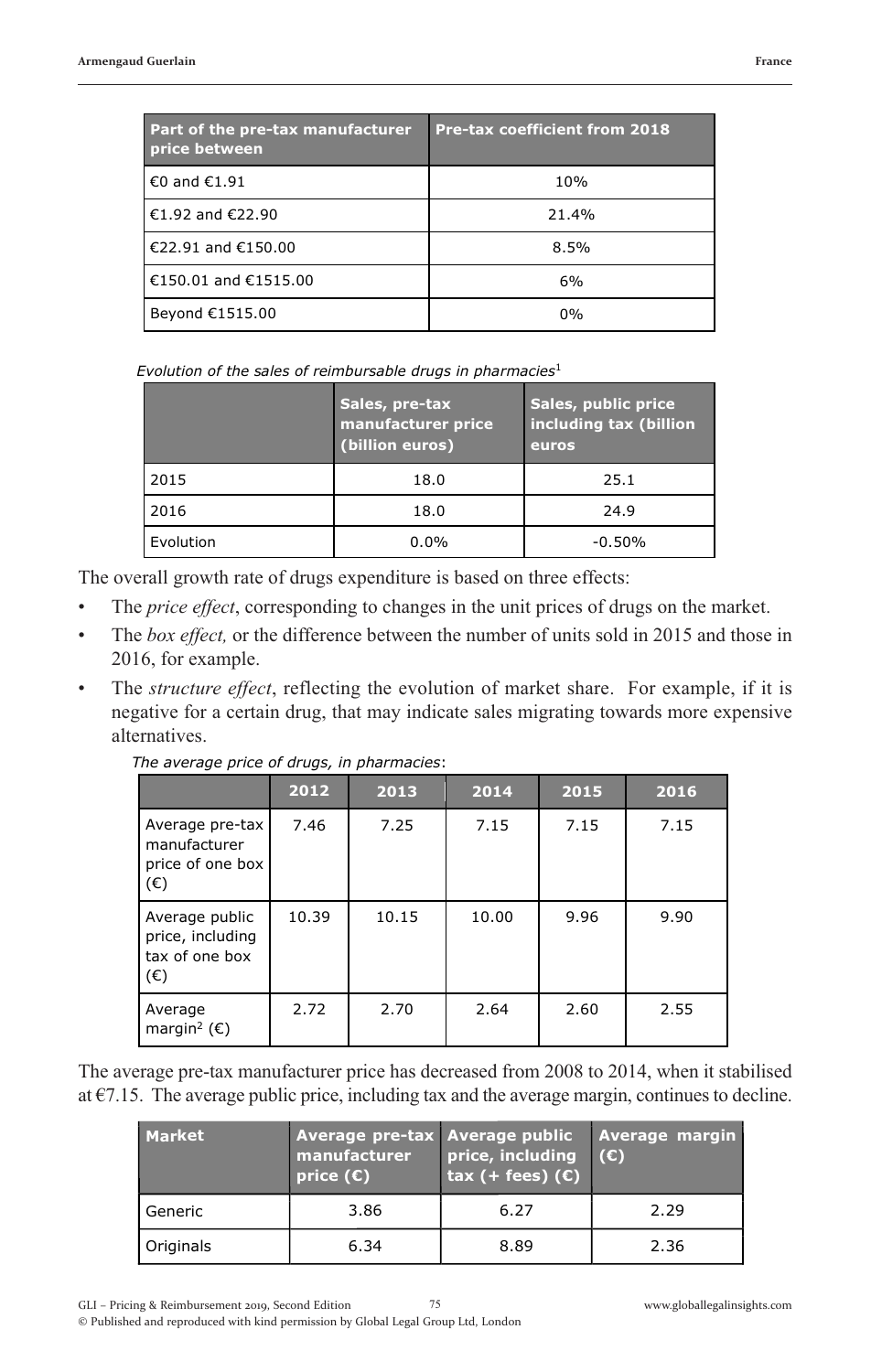#### *Discounts*

There are two types of discounts: conventional and the unconventional discounts.

*• Conventional discounts*

Article L. 162-18 of the Social Security Code provides the companies (laboratories) that may offer a discount through a national convention with the National Health Insurance Fund.

These discounts correspond to sums due in application to the clauses provided in the contract between the Economic Committee for Medicinal Products and the laboratories. In 2016, the gross amount of such discounts amounted to  $\epsilon$ 1,005 million. Most of these discounts only concern certain laboratories and certain drugs (50% of the rebates consist of those from the five main laboratories operating in France, and 44% are made up of just 10 drugs). Price or volume clauses represent a combined 41% of the total discounts, an amount of  $\epsilon$ 409 million.

*• Unconventional discounts*

Article L. 162-16-5-1 of the Social Security Code contains provisions regarding discounts for drugs which benefit from a temporary authorisation of use.

According to the activity report of the Economic Committee for Medicinal Products, in 2016, the amount of such rebates amounted to  $E$ 136 million.

Since December 21, 1988, the European Directive 89/105/EEC, known as the Transparency Directive, has imposed a regulatory framework for European countries to set prices. These provisions essentially concern regulators, who must display the criteria used to determine the price of medicines, respect response times and justify their decision on price regulation. Marketing authorisation holders must provide information for the regulator's decision. The regulation therefore concerns the manufacturer's price excluding tax.

In France, drug prices are mostly administered, although free prices exist for some specialties. Non-refundable specialities have a completely free price and distribution margins. These are either drugs for which the manufacturer has not claimed reimbursement from health insurance (the most common case), or drugs that have not been included on the list of products that can be reimbursed in a particular town or hospital.

Ambulatory drugs are reimbursed at an administered price, and were regulated until 2003. The price was the result of negotiations between the laboratory and the CEPS (Economic Committee for Health Products).

Since 2003, the price of innovative specialities has been subject to a certain degree of freedom, since the laboratory proposes it and it is then approved by the CEPS.

Hospital drug prices were completely unregulated until 2003 and were the result of negotiations between laboratories and hospitals. The implementation of activity-based pricing in hospitals has set rules for retroceded drugs as well as for expensive drugs.

#### Issues that affect pricing

Several facts and issues can affect the price of drugs in France.

*The presence of generic and biosimilar drugs on the market*

The availability of generic drugs leads to a decrease in the price of drugs for two reasons:

The partial substitution of the original drug for the generic, as the price of the original decreases automatically under French regulations. Minimal price decreases are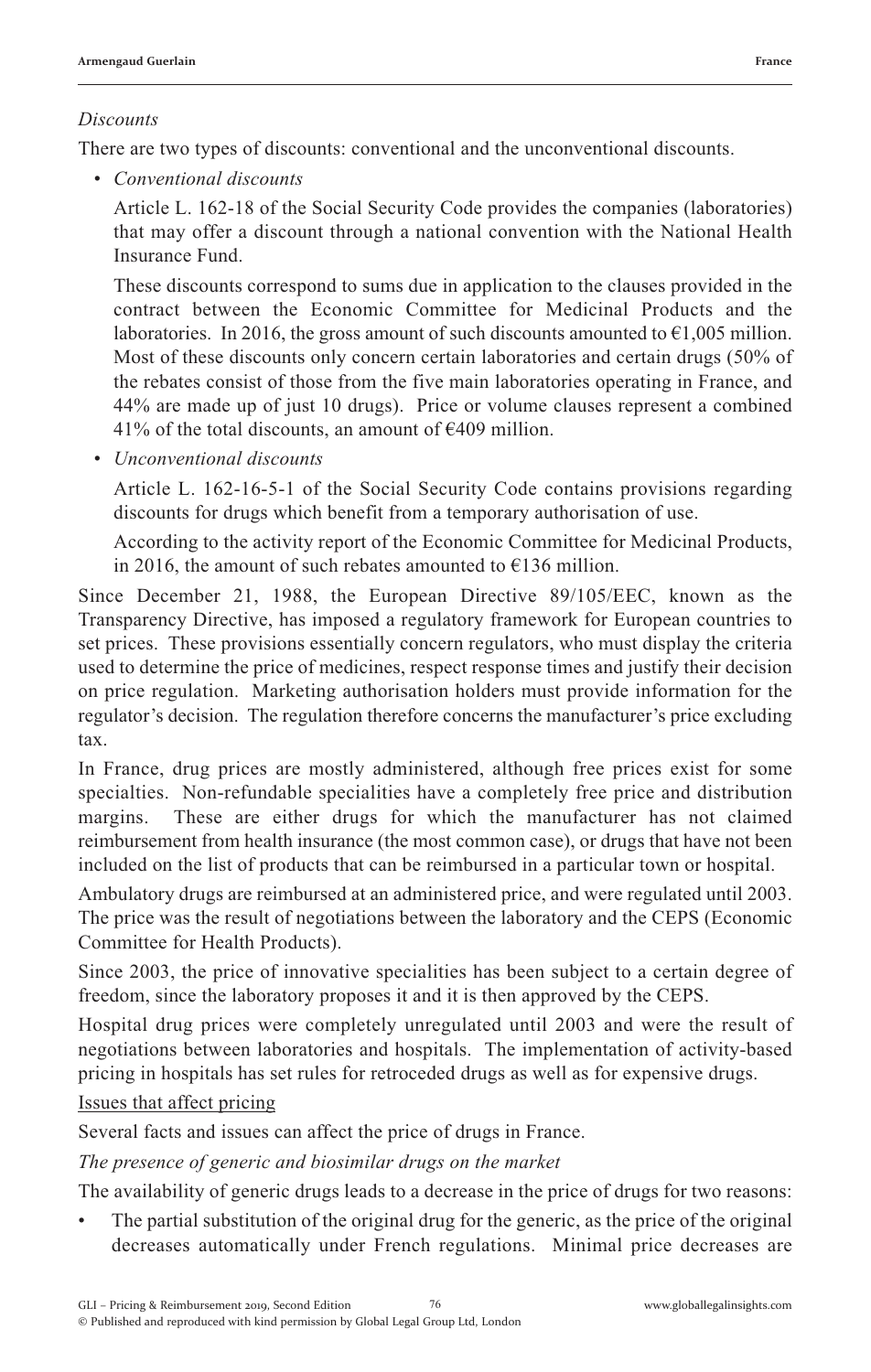implemented at the time of the generic product launching (20%) and 18 months later  $(12.5\%)$ .

The price of the original is often also cut by laboratories in order to keep their product competitive.

A decrease of generic drugs is also implemented 18 months after the marketing launch (7%).

The price decrease of both drugs is linked, since the price of generic drugs is calculated according to the price of the original drugs.

These decreases apply to the pre-tax manufacturer's price.

Furthermore, French policy encourages consumers to choose less expensive generic options, with measures including:

- The "flat rate of responsibility" known as "TFR" concerning drugs where the penetration of generic drugs is considered to have been too low. The rate of reimbursement is single and is calculated on the basis of the lowest price of generic drugs. The laboratories are nonetheless free to set the price, though in practice this tends to produce an alignment between original drugs and generic drugs.
- The so-called "third-party payment against generic": Automatic reimbursement at the time of purchase (for example, in pharmacies) is possible only if patients accept generic versions of drugs if they are available.
- Various policies aimed at encouraging both doctors and pharmacies to favour the use of generics.

The development of biosimilar drugs may contribute to a decline in the price of biologic drugs (those produced from a living cell).

The public authorities assign annual price decreases to the Economic Committee for Medicinal Products. In 2016, for example, these directives led to savings of  $\epsilon$ 794 million.

#### *Supply chain*

The cost of distribution can influence drug prices. As seen above, the public price includes margins that are applied to wholesalers and pharmacists, which can fluctuate.

To decrease the cost of distribution, the French court of Audit recommends regular reviews of pharmacy remunerations. The goal is for remuneration of the wholesalers to be based on the volumes delivered and not on a drug's price.

#### *Drug counterfeiting*

Drug counterfeiting may refer to various concepts, depending on the instances.

On May 29, 2017, the 7th World Health Assembly of the World Health Organisation (WTO) agreed to adopt the new name "substandard and falsified" (SF) medical products for what were designated as "substandard/spurious/falsely-labelled/falsified/counterfeit (SSFFC)" medical products. The new reference focuses only on the public health implications and not on intellectual property rights.

The WHO uses the following definitions:

- *Substandard:* also called "out of specification", which are authorised medical products that fail to meet either their quality standards or specifications, or both.
- *Unregistered/unlicensed* medical products that have not undergone evaluation and/or approval by the National or Regional Regulatory Authority for the market in which they are marketed/distributed or used, subject to permitted conditions under national or regional regulation and legislation.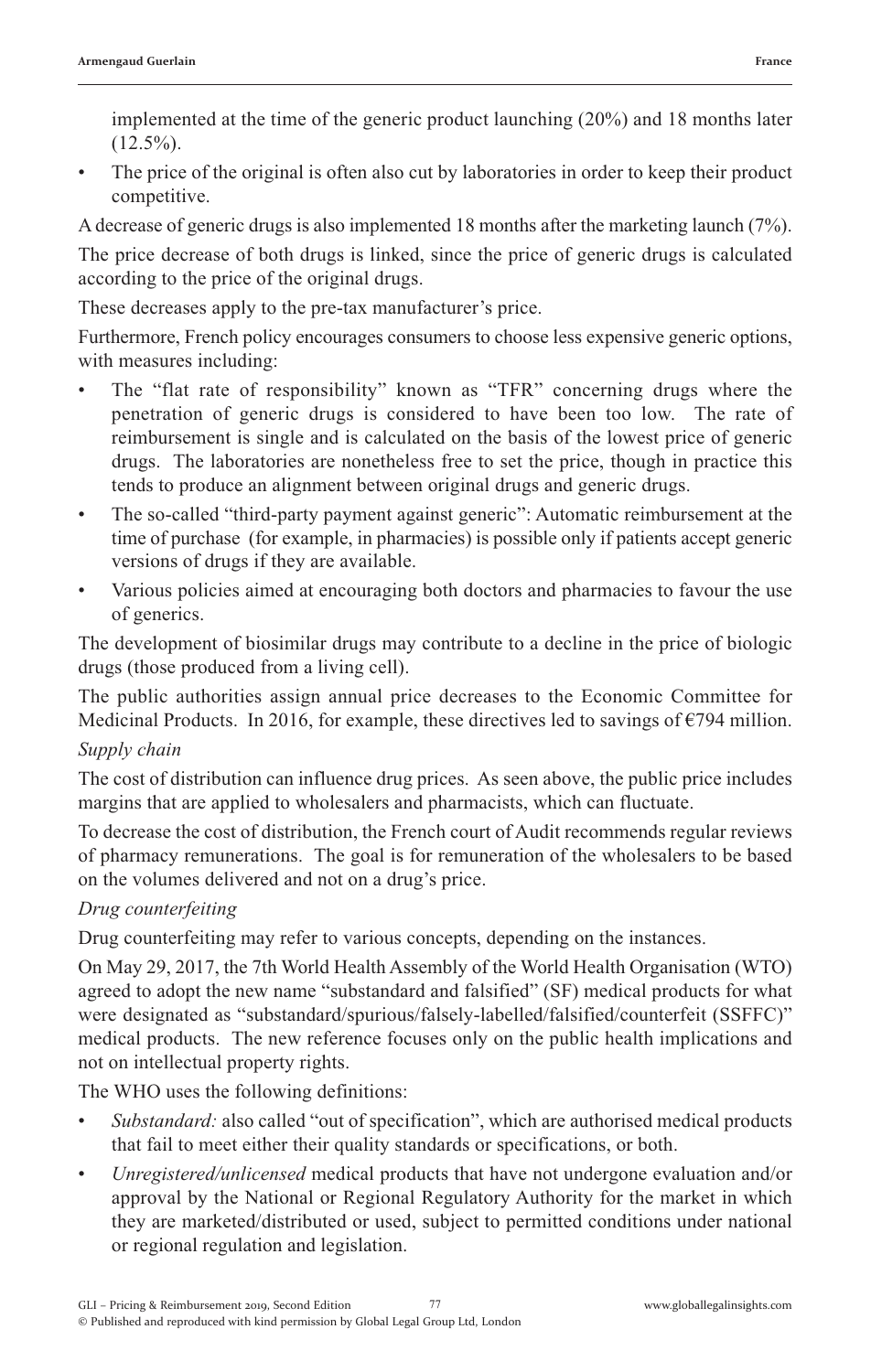• *Falsified* medical products that deliberately/fraudulently misrepresent their identity, composition or source.

The European Medicines Agency, EMEA, also distinguishes Falsified Medicines defined as "fake medicines that are designed to mimic real medicines" from Counterfeit Medicines, described as "medicines that do not comply with intellectual-property rights or that infringe trademark law".

Counterfeit medicines can take different forms relating to the exterior packaging, the primary packaging of the drug, or the drug itself.

Falsified Medicines are fought at both the national and the European Union level with a broad legislative framework, notably:

- Directive 2001/62 on the prevention of entry into the legal supply chain of falsified medicinal products;
- Commission Delegated Regulation 2016/161 on how medicine authenticity should be verified; and
- Regulation 699/2014 on the design of the common logo to identify persons offering medicinal products for sale at distance to the public.

Drug counterfeiting is also combated through the general rules that aim to protect intellectual property rights, which involve police and customs authorities as well as civil and criminal law courts.

#### *The link between the price of drugs and research and development*

According to the pharmaceutical industry, $3$  the price of drugs is linked to the necessary investments in researching, developing and manufacturing processes which can require significant funding over several years. Indeed, if the costs of research are high, the price of drugs are also quite likely to be high.

Thus, considering the high price of some medicines, reports from Expert Panels from the European Union<sup>4</sup> and from the United Nations<sup>5</sup> have proposed exploring delinkage between the costs of research and development from sales.

#### *Competition*

Competition authorities look very carefully at the medicines market and pricing. For instance, on December 19, 2013, the Competition Authority (*Autorité de la concurrence*) issued opinion n°13-A-24 about competition in the sector of drugs distribution downstream. The Authority held that dysfunctions in full competition can influence the development of the market, and thereby impact drug prices. Thus, the Authority observed a lack of information about drug pricing and suggested more transparency so that consumers would be able to compare prices between different pharmacies, promoting competition. On April 26, 2016, the Competition Authority issued an opinion on electronic commerce of medicine. Furthermore, since November 21, 2017, the Competition Authority has been investigating competition in the medicine and biological markets. Also, the European Commission has initiated formal investigation regarding Aspen Pharma' s pricing practices, and the European Court of Justice ruled on drug pricing in Germany.6

#### *Transparency*

Due to the rise in drug prices due to an opaque system, a group of associations called on the French government to commit itself to the "transparency" resolution presented to the WHO General Assembly on Health from 20 to 28 May 2019 in Geneva.

In France, unprecedented rationing was introduced on Hepatitis C treatments between 2014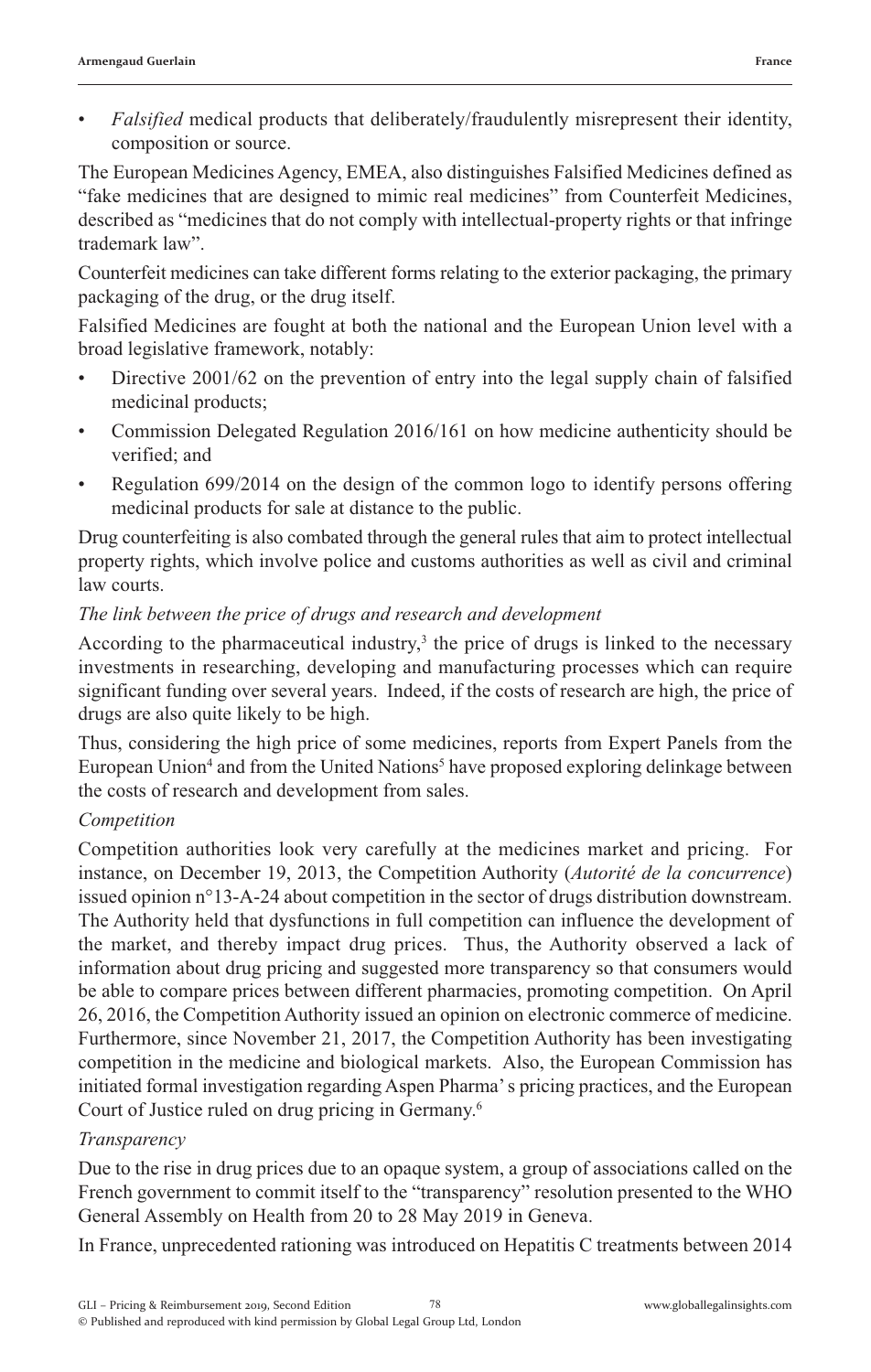and 2017 because it was impossible to reimburse all those who needed it. Similarly, treatments for various cancers are subject to administrative barriers to prescription, due to their price.

These associations denounce the lack of transparency in the development, manufacturing and marketing of medicines.

#### *Foreign direct import*

According to the Leem organisation (drug companies), in 2017, France imported  $\epsilon$ 18.3 billion worth of medicines. These imports came mainly from Germany (17.1%), the United States (16.1%), Switzerland (12%) and Ireland (9.6%). The trade in medicines represented a trade surplus of  $\epsilon$ 6.8 billion for France in 2017, but this is down sharply from 2016 (-12%).

The parallel intra-Community import of medicinal products has its origins in the coexistence of free movement and the right of States to set an administrative price for reimbursable medicinal products.

Parallel trade is the result of government decisions in some southern European countries (Greece, the Iberian Peninsula, but also France), where prices are administered to the detriment of other countries that have price freedom.

In the States concerned, parallel trade benefits only intermediaries and, exceptionally, social protection bodies. As for patients, they are exposed to supply disruptions in the French market.

In 2015, European parallel trade was estimated at  $65.4$  billion, without the organisation of distribution by companies being able to provide satisfactory solutions. It remains a key concern for laboratories.

#### **Policy issues that affect pricing and reimbursement**

The French government can influence pricing and reimbursement in several ways. The French Court of Audit (*la Cour des comptes*) identifies several policies in its report "Social Security 2017" dated September 2017.

Legal criteria according to Article L. 162-16-4 of the Social Security Code

Please see section, "How is the reimbursement amount set? What methodology is used" in "Pharmaceutical pricing and reimbursement".

The framework agreement

This agreement, concluded on December 31, 2015 between the Economic Committee for Medicinal Products and the pharmaceutical industry, aims to allow pharmaceutical companies to maintain an attractive price on the market, and is influenced by the initial price of a drug along with the conventional discounts.

The guarantee of the European price of the 2003 agreement influences the price of drugs by introducing a minimum price for drugs. A company cannot introduce a drug with a price lower than the minimum price in the four following countries: Germany; Spain; Italy; and the United Kingdom.

This guarantee applies to all drugs with an improvement of medical service provided (classified I to IV), and to antibiotic drugs with a substance offering a determined level IV of improvement.

The European price is granted for five years and may be renewed by a maximum of one year. This guarantee slows down the price decline for a drug.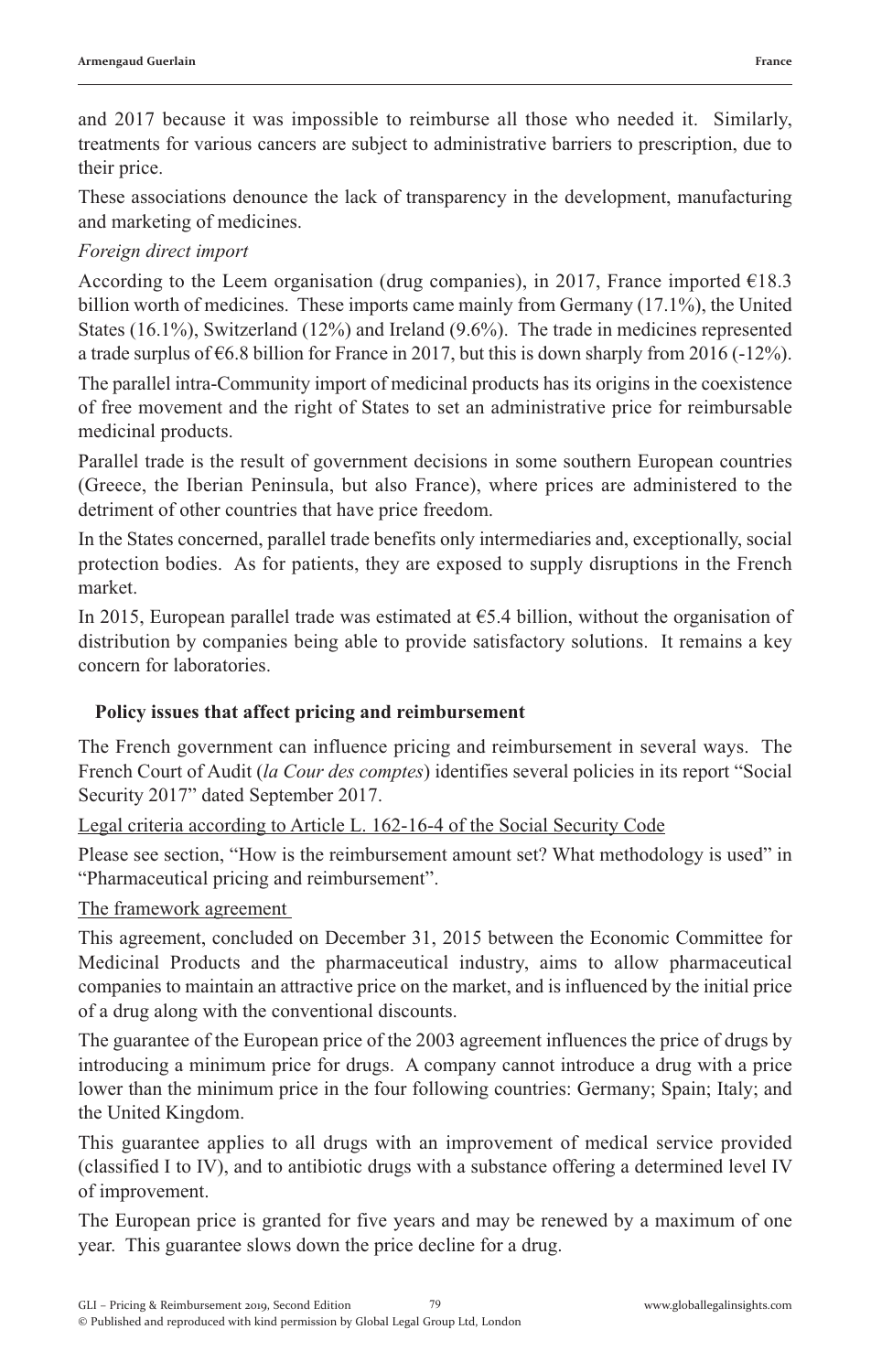#### The ministerial guidelines

Ministerial guidelines set objectives for the chairman of the Economic Committee for Medicinal Products regarding price negotiations with pharmaceutical companies.

The objectives are the following: speed of access to drug treatments; upgrading of the therapeutic progress; transparency; the proper use of drugs; the efficiency of expenditure; and in order to comply with the national health insurance system's spending objectives.

#### The savings targets

As seen above, the public authorities determine the amount that should be saved on individual drugs. This can take different forms: medical control of prescriptions; development of the distribution of generic drugs; deeming some drugs to be no longer reimbursable; or tariff reductions.

#### Population growth

In just over a decade, the world will probably have about 8.5 billion people, and nearly 10 billion by 2050, compared to 7.7 billion today according to the United Nations Population Division (World Population Prospects, 2019 Revision).

In France, the ageing of the population has led to the multiplication of certain diseases. The main expenditure item remains one-off hospitalisation, at more than  $\epsilon$ 31 billion per year. Growth has been very rapid in six years, with 566,000 more patients for a total of  $\epsilon$ 4 million. Diabetes, with 3.2 million patients treated and a bill of  $\epsilon$ 7 billion, is also associated with age.

According to the magazine *Le Quotidien du Pharmacien*, France has 20 million chronic patients. Indeed, the medicalised mapping of health expenditure for 2017, presented by the *Caisse nationale d'assurance-maladie* (CNAM), reveals that 20 million French people have used care related to the management of a chronic pathology, representing 35% of the 57.6 million beneficiaries of the general scheme.

#### Cost of healthcare as a percentage of GDP

According to the 2017 edition of the *Panorama of Health* published by the OECD, France spends US\$4,600 *per capita* on health, a 15% increase over the OECD average of about US\$ 4,000. With 11% of GDP devoted to health expenditure, France ranks 5th among OECD countries, after the United States, Switzerland, Germany and Sweden. The number of doctors and nurses *per capita* is close to the OECD average, but the number of hospital beds is much higher (6.1 beds per 1,000 inhabitants in France compared to 4.7 beds on average).

#### Cost of research and development

The costs associated with the development of new medicines are increasing (almost  $E1$ billion) according to the Leem organisation, which justifies strong protection of innovation. This is why intellectual property is one of the fundamental elements in the development of innovation. Because research companies invest in long and costly scientific programmes, they must be able to rely on the protection afforded by these rights. In 2016, France carried out 10% of international industrial studies.

#### Cost of innovation

Therapeutic innovation is contributing to increased spending. In total, 2.6 million people are now treated for cancer, including 1.2 million in the active phase, for an annual cost of €15 billion. Lung cancer costs on average  $€20,000$  per year per patient, with a total expenditure of  $\epsilon$ 1.6 billion. In 2017, the "list in addition" item will increase from  $\epsilon$ 1,600 to  $64,000$ . This special reserve allows hospital patients to use the most innovative and expensive drugs without draining the institution's normal budget.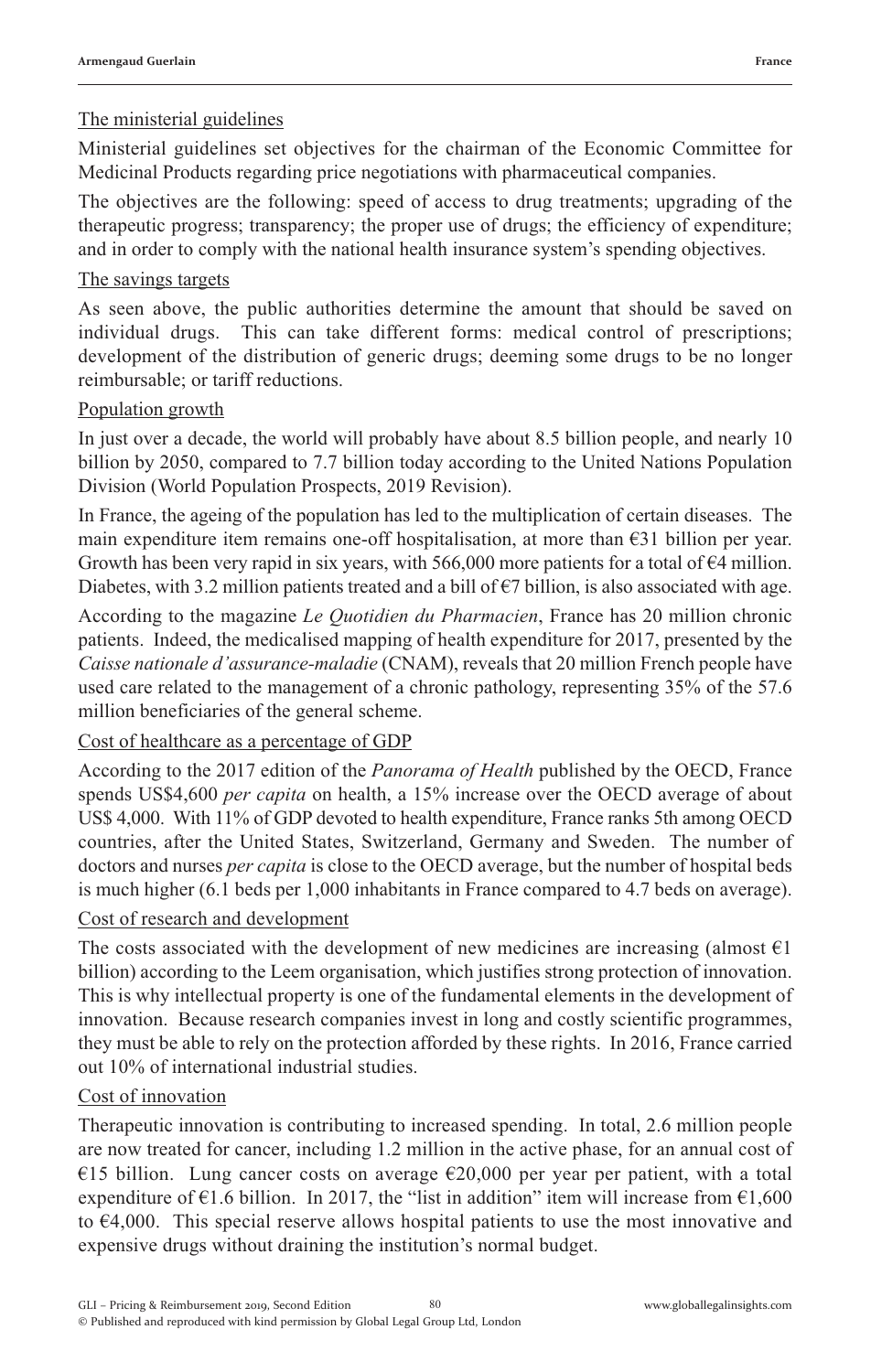#### Affordable access to care

Access to care is one of the fundamental rights of the user. It can be defined as the right of everyone to receive preventive or curative care without reference to a social or health situation. This is why, on January 1, 2000, universal health coverage (CMU) was introduced for the poor in order to generalise access to health insurance and to ensure that everyone has effective access to health care through the introduction of social security coverage.

#### How do politics affect pricing and reimbursement policy?

Unlike in other European countries, it is not social security that negotiates drug prices and reimbursement rates, but an inter-ministerial committee, the Economic Committee on Health Products (CEPS), under the joint authority of the Ministry of Health and the Ministry of the Economy.

Even if the pharmaceutical industry is not a member of this committee, it is sometimes forced to accept relatively high prices, as the Court of Auditors' 2017 report on the financing of social security still notes. For example, Crestor, a very expensive statin for social security, achieved a price four times higher than other similar generic drugs, without improving the medical service provided.

The Court of Auditors' 2017 report notes several cases where a drug manufacturer, to maintain a relatively high price, has openly used the employment and investment argument.

#### **Emerging trends**

On February 8, 2018, the French government issued an information notice in which the pharmaceutical industry was reminded to implement European Regulation 2016/16, which aims to secure the legal supply of drugs and prevent counterfeit products from being introduced in the supply chain. The regulatory rules came into force on February 9, 2019.

#### Possibility for pharmacists to dispense certain medicines

The draft law on the organisation and transformation of the health system opens up the possibility for pharmacists to dispense certain medicines currently on prescription.

#### Social regime for students

On February 15, 2018, the government definitively put an end to the social regime for students by adopting the draft law on guidance for student success. The regime will disappear on August 31, 2019. From that date, students are linked to the general social security system and will no longer pay contributions.

#### Therapeutic cannabis

The National Drug Safety Agency (ANSM) has announced the conditions for the delivery of cannabis for therapeutic purposes, which will initially be carried out on an experimental basis, subject to validation by the Ministry of Health.

This will be reserved for some patients whose symptoms could not be relieved by other medications.

Five indications have been selected by the Temporary Scientific Specialty Committee (TSC): neuropathic pain; certain forms of severe epilepsy; supportive cancer care; palliative care; and painful spasticity (contraction) of multiple sclerosis or other diseases of the central nervous system.

Tens of thousands of patients could be affected. A two-year experiment is planned to verify the relevance of the proposed framework.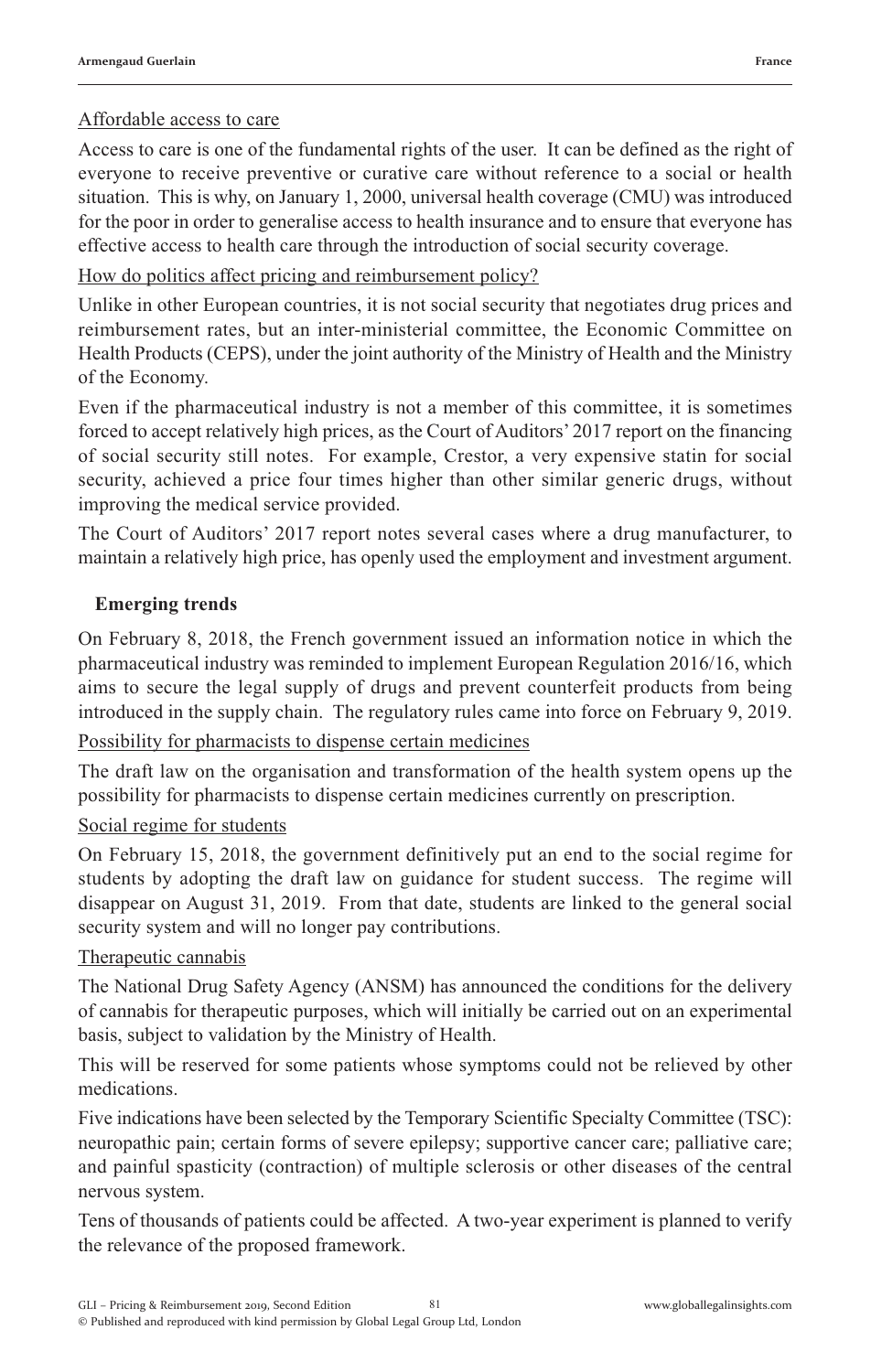Cannabis will be prescribed on a secure prescription by volunteer and trained doctors, specialists in the diseases concerned and working in multidisciplinary referral centres. It will then be available, from next year, in pharmacies, in the form of capsules, oil or dried flowers.

#### **Successful market access**

Successful market access will necessarily involve a balance between research costs and the prevention of competition in the drugs market. Constant innovation through patents is the key to ensuring constant revenue streams amid the steady introduction of generic alternatives.

\* \* \*

#### **Endnotes**

- 1. Extract from the activity report 2016 of the Economic Committee for Medicinal Products.
- 2. The distribution margin corresponds to margin of the wholesaler, margin of the pharmacist and fees for the dispensation.
- 3. Extract from the article, "The patent and the brand, two invaluable sesames" on the official website of pharmaceutical industry (*Les entreprises du medicament)*.
- 4. European Commission, Expert Panel on Effective Ways of Investing in Health, Opinion on Innovative payment models for high-cost innovative medicines, January 17, 2018.
- 5. United Nations Secretary-General's High Level Panel Report of the United Nations Secretary-General's High Level Panel on Access to Medicines, September 14, 2016.
- 6. ECJ, case C-148/15, October 19, 2016.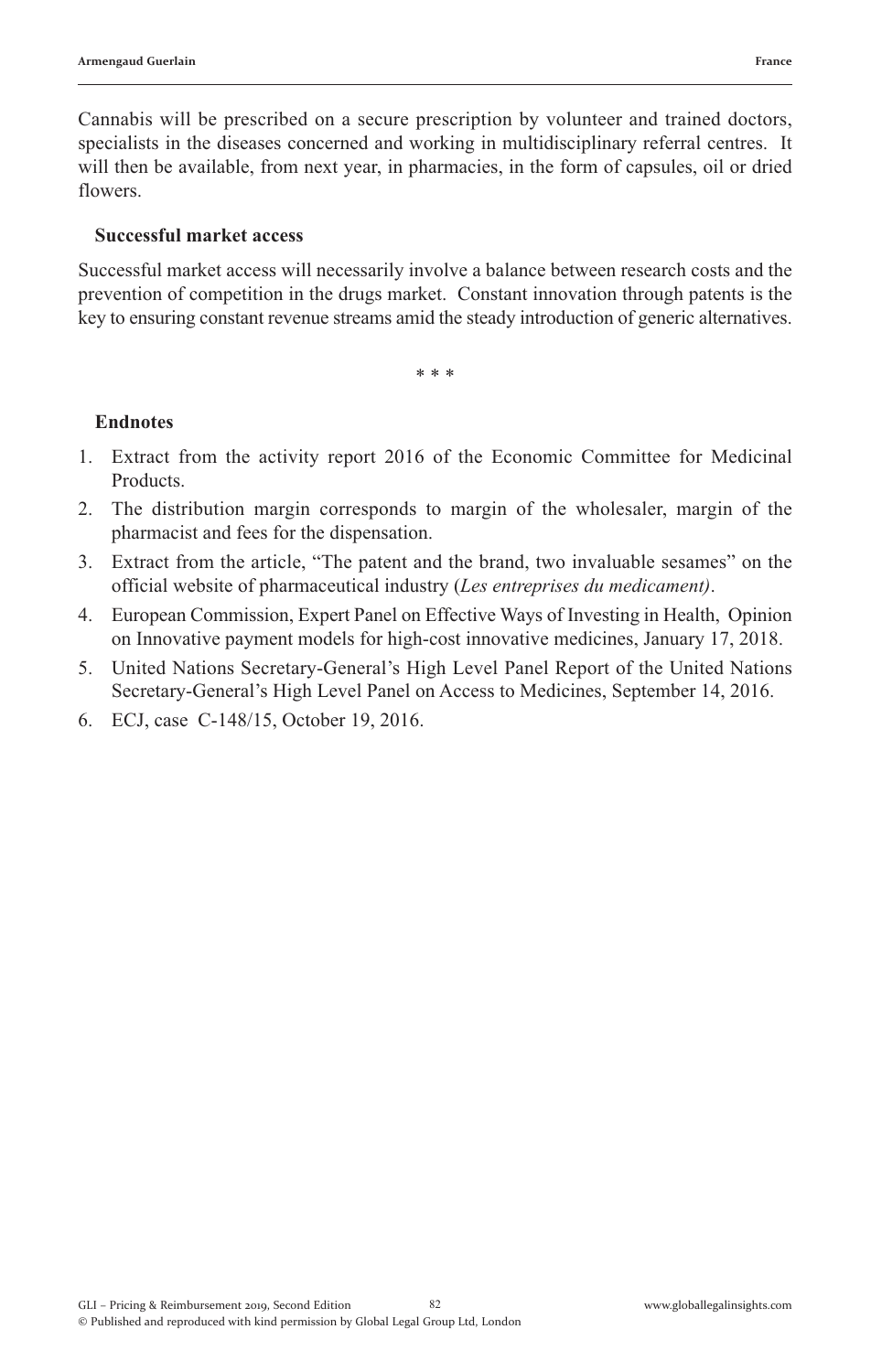

#### **Catherine Mateu**

#### **Tel: +33 1 47 54 01 48 / Email: c.mateu@armengaud-guerlain.com**

A partner at Armengaud Guerlain, Catherine has more than 15 years of experience in French and European Intellectual Property law, serving clients that range from inventors, designers, nonprofit groups and local start-ups to multinational corporations. Her practice focuses on finding timely and costeffective solutions to a wide array of patent, copyright, trademark, design infringement, licensing matters and strategic advisory.

Catherine Mateu holds a post-graduate degree in Domestic and European Business Law from the Université de Nancy II, an LL.M. in Common Law from the University of East Anglia in the United Kingdom, a DESS in Industrial Property from the Université de Paris II, and a DEA in Private International Law from the Université de Paris I. She has a been a lawyer at the Paris Bar since 1999, and has received Intellectual Property certification from the French Bar Association.

She is bilingual in French and Spanish, and fluent in English and Basque.

### Armengaud Guerlain

12 avenue Victor Hugo 75116 Paris, France Tel: +33 1 47 54 01 48 / URL: www.armengaud-guerlain.com